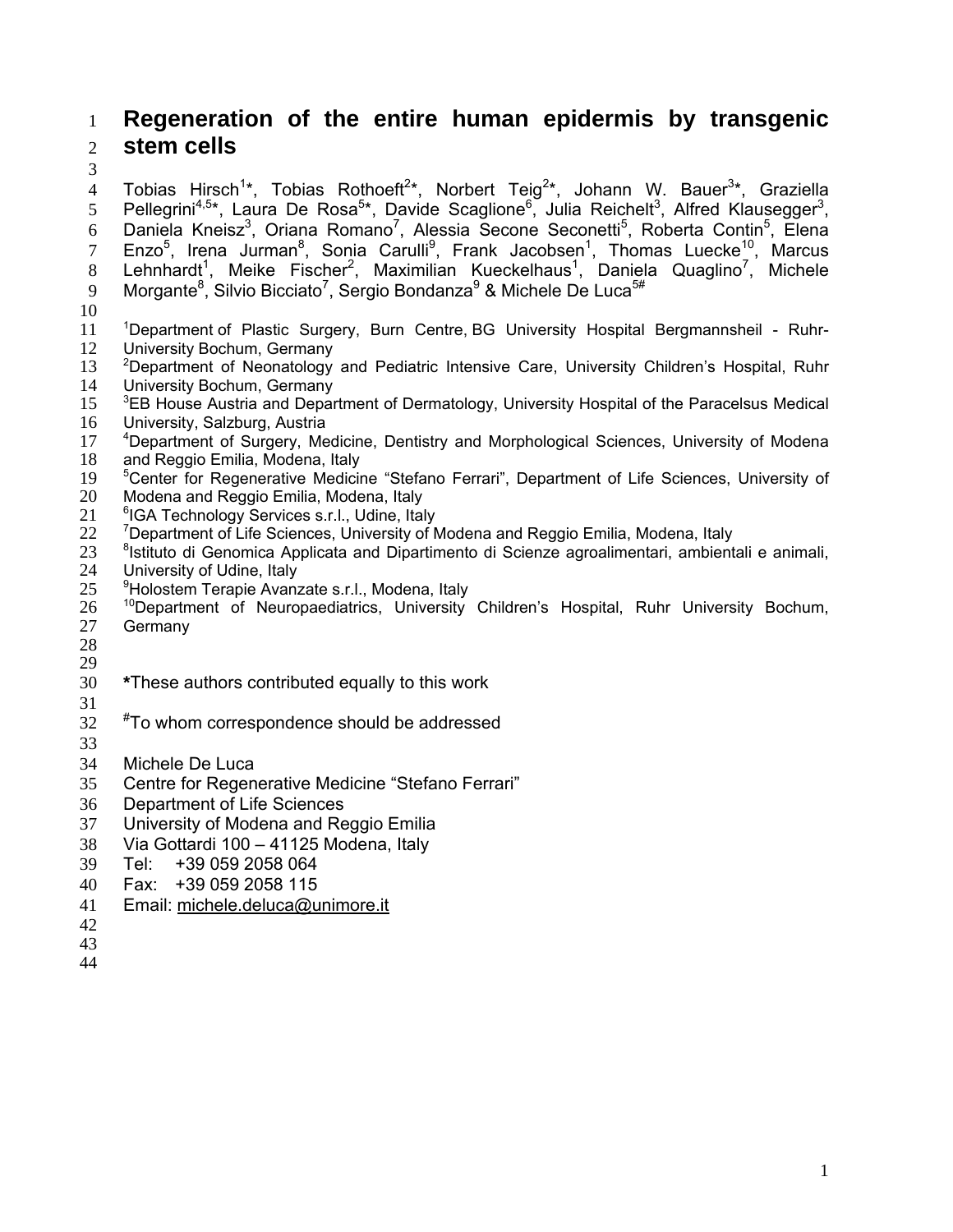**Junctional Epidermolysis Bullosa (JEB) is a severe, often lethal genetic disease caused by mutations in genes encoding the basement membrane component laminin-332. Surviving JEB patients develop chronic skin and mucosa wounds, which impair their quality of life and lead to skin cancer. Here we show that autologous transgenic keratinocyte cultures regenerated an entire, fully functional epidermis on a 7-year-old child suffering from a devastating, life-threatening form of JEB. The proviral integration pattern was maintained** *in vivo* **and epidermal renewal did not cause any clonal selection. Clonal tracing showed that human epidermis is not sustained by equipotent progenitors, but by a limited number of long-lived stem cells, detected as holoclones, able to extensively self-renew** *in vitro* **and** *in vivo* **and to produce progenitors that replenish terminally differentiated keratinocytes. This study provides a blueprint that can be applied to other stem cell-mediated combined** *ex vivo* **cell and gene therapies.** 

Generalized Junctional Epidermolysis Bullosa (JEB) is a severe, often lethal genetic disease characterized by structural and mechanical fragility of the integuments. Skin and mucosal blisters and erosions occur within the lamina lucida of the basement membrane upon minor trauma. Massive chronic skin wounds greatly impair the patients' quality of life, lead to recurrent infections and scars and are predisposing to skin cancer. JEB is caused by mutations in *LAMA3*, *LAMB3* or *LAMC2* genes, which jointly encode laminin-332 (a 65 heterotrimeric protein, also known as laminin 5, consisting of  $\alpha$ ,  $\beta$ , and  $\gamma$  chains) and 66 in genes encoding collagen XVII and  $\alpha$  β integrins<sup>1</sup>. Deleterious mutations causing absence of laminin-332 are usually early lethal. In nonlethal JEB, laminin-332 is strongly reduced and hemidesmosomes are rudimentary or absent. There is no cure for JEB and >40% of the patients succumb to the disease by adolescence<sup>1,2</sup>. Available symptomatic treatments can only relieve the devastating clinical manifestations.

Monthly renewal and timely repair of human epidermis is sustained by epidermal stem cells, which generate colonies known as holoclones<sup>3,4</sup>. Holoclones produce meroclone-73 and paraclone-forming cells, which behave as transient amplifying  $(TA)$  progenitors<sup>3,4</sup>. Epithelial cultures harbouring holoclone-forming cells can permanently restore massive 75 skin and ocular defects<sup>5-9</sup>. A phase I/II clinical trial (1 patient) and a single-case study provided compelling evidence that local transplantation of transgenic epidermal cultures can generate a functional epidermis, leading to permanent (the longest follow-up being of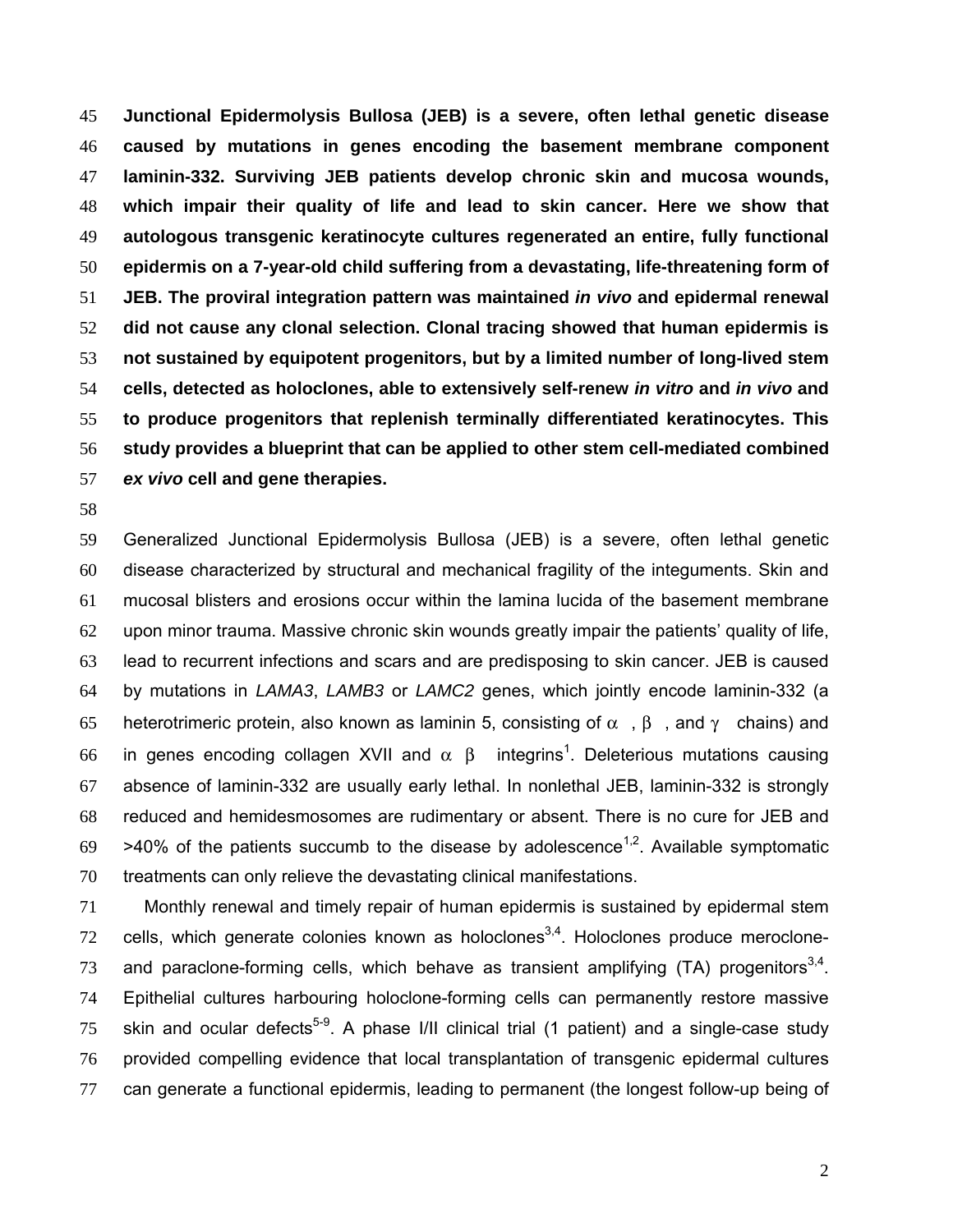78 12 years) correction of JEB skin lesions<sup>10-12</sup>. However, paucity of treated areas (a total of  $\sim$  -0.06 m<sup>2</sup>) did not significantly improve patients' quality of life<sup>10-12</sup>.

A major criticism to this therapeutic approach has been its supposed unsuitability for the massive skin lesions marking generalized JEB. Here we show life-saving regeneration of 82 virtually the entire epidermis ( $\sim$ 0.85 m<sup>2</sup>) on a 7-year-old child suffering from a devastating form of JEB by means of autologous transgenic keratinocyte cultures. The regenerated epidermis remained robust, resistant to mechanical stress and did not develop blisters or erosions during 21 months follow-up. Such fully functional epidermis is entirely sustained by a limited number of transgenic epidermal stem cells, detected as holoclones, able to extensively self-renew *in vitro* and *in vivo*.

### **The patient**

In June 2015, a 7-year-old child was admitted to the Burn Unit of the Children's Hospital, Ruhr-University, Bochum, Germany. He carried a homozygous acceptor splice site mutation (C1977-1G > A, IVS 14-1G >A) within intron 14 of *LAMB3*. Since birth, the patient developed blisters all over his body, particularly on limbs, back and flanks. His condition severely deteriorated six weeks before admission, due to infection with *Staphylococcus aureus* and *Pseudomonas aeruginosa*. Shortly after admission, he suffered complete epidermal loss on ~60% of the total body surface area (TBSA). During the following weeks, all therapeutic approaches failed and the patient's short-term prognosis was unfavourable (Methods). After the parents' informed consent, the regional regulatory authorities and the ethical review board of the Ruhr-University authorised the compassionate use of combined *ex vivo* cell and gene therapy. The parents of the patient also consented on the publication of the photographs and medical information included in this paper.

103 At the first surgery, the patient had complete epidermal loss on ~80% TBSA (Fig. 1a, b). 

### **Regeneration of a functional epidermis by transgenic epidermal cultures**

106 On September 2015, a 4-cm<sup>2</sup> biopsy, taken from a currently non-blistering area of patient's left inguinal region, was used to establish primary keratinocyte cultures, which were then transduced with a retroviral vector (RV) expressing the full-length *LAMB3* cDNA under the 109 control of the Moloney leukaemia virus (MLV) long terminal repeat<sup>13</sup> (Methods, Extended 110 Data Fig. 1 and Supplementary Information). Sequentially, 0.85  $m^2$  transgenic epidermal grafts, enough to cover all patient's denuded body surface, were applied on a properly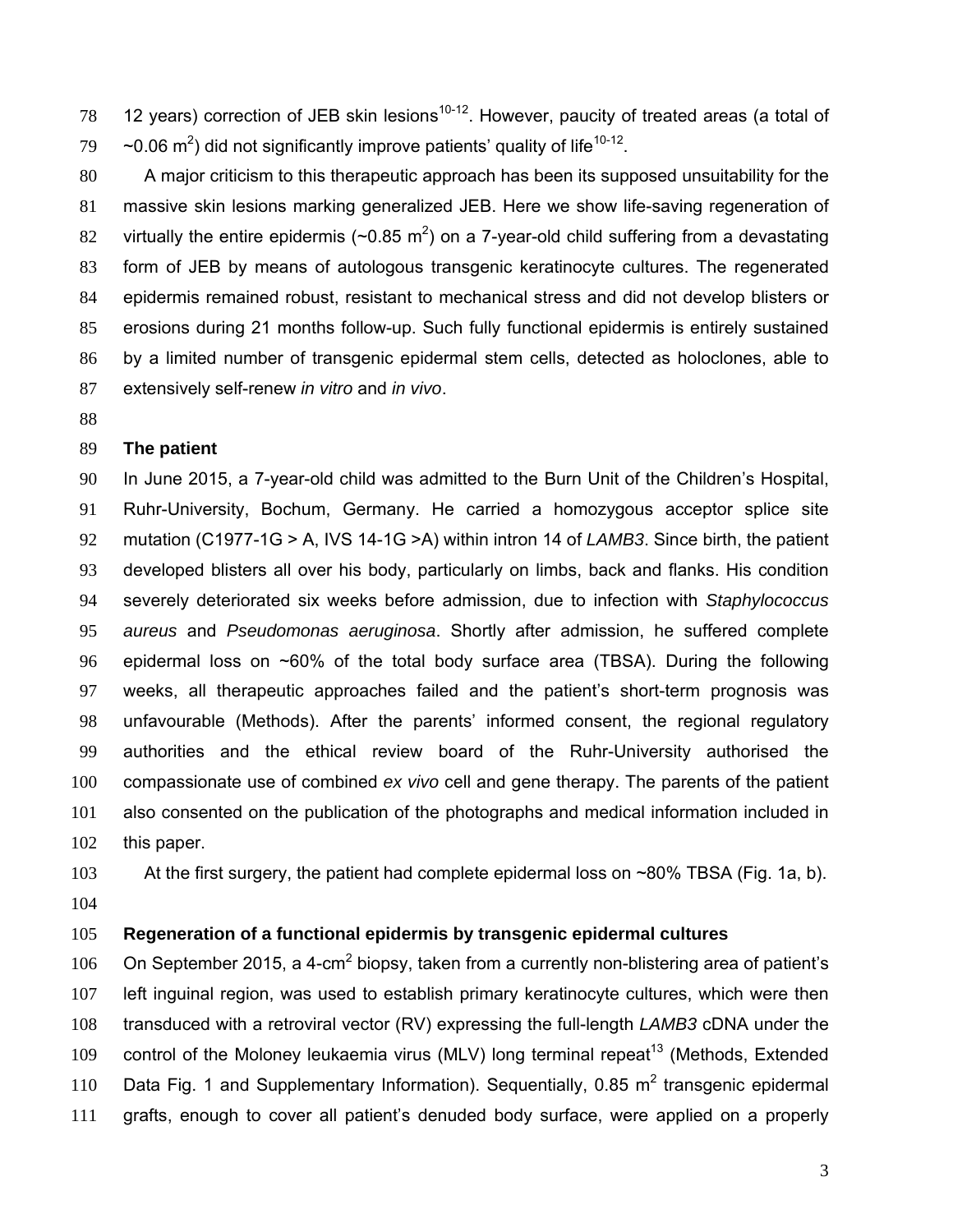prepared dermal wound bed (Extended Data Fig. 2a). All limbs, flanks and the entire back were grafted on October and November 2015. Some of the remaining denuded areas were grafted on January 2016.

Previously, transgenic epidermal sheets were cultivated on plastic, enzymatically 116 detached from the vessel and mounted on a non-adhering gauze<sup>10-12</sup>. Keratinocyte 117 cultivation on a fibrin substrate – currently used to treat massive skin and ocular burns<sup>6,8,9</sup> -eliminates cumbersome procedures for graft preparation and transplantation and avoids epidermal shrinking, allowing the production of larger grafts using the same number of clonogenic cells needed to produce plastic-cultured grafts. Since degradation of fibrin after transplantation, which is critical to allow cell engraftment, was never assessed in a JEB wound bed, at the first surgery we compared plastic- and fibrin-cultured grafts (Methods, Extended Data Fig. 1).

The left arm received plastic-cultured grafts (Extended Data Fig. 2b, asterisks). Upon removal of the non-adhering gauze (10 days post-grafting, Extended Data Fig. 2c, arrows), epidermal engraftment was evident (asterisks). Epidermal regeneration, evaluated at 1 month, was stable and complete (Extended Data Fig. 2d). The left leg received both plastic- and fibrin-cultured grafts (Extended Data Fig. 2e, asterisk and arrow, respectively), both of which showed full engraftment at 10 days (Extended Data Fig. 2f, asterisk and arrow, respectively) and complete epidermal regeneration at 1 month (Extended Data Fig. 2f, inset). Similar data were obtained on the other limbs. Thus, the patient's denuded back (Extended Data Fig. 2g) received only fibrin-cultured grafts (inset). As shown in Extended Data Fig. 2h, virtually complete epidermal regeneration was observed at 1 month, with the exception of some areas (asterisks), some of which contained islands of newly formed epidermis (arrows). Over the following weeks, the regenerated epidermis surrounding the open lesions and those epidermal islands spread and covered most of the denuded areas (Extended Data Fig. 2i). We then transplanted the remaining defects on flanks, thorax, right thigh, right hand and shoulders. Epidermal regeneration was attained in most of those areas.

Thus, ~80% of the patient's TBSA was restored by the transgenic epidermis (Fig. 1c). During the 21 months follow-up (over 20 epidermal renewing cycles), the regenerated epidermis firmly adhered to the underlying dermis, even after induced mechanical stress (Fig. 1d and video in Supplementary Information), healed normally and did not form blisters, also in areas where follow-up biopsies were taken (Fig. 1e, arrow).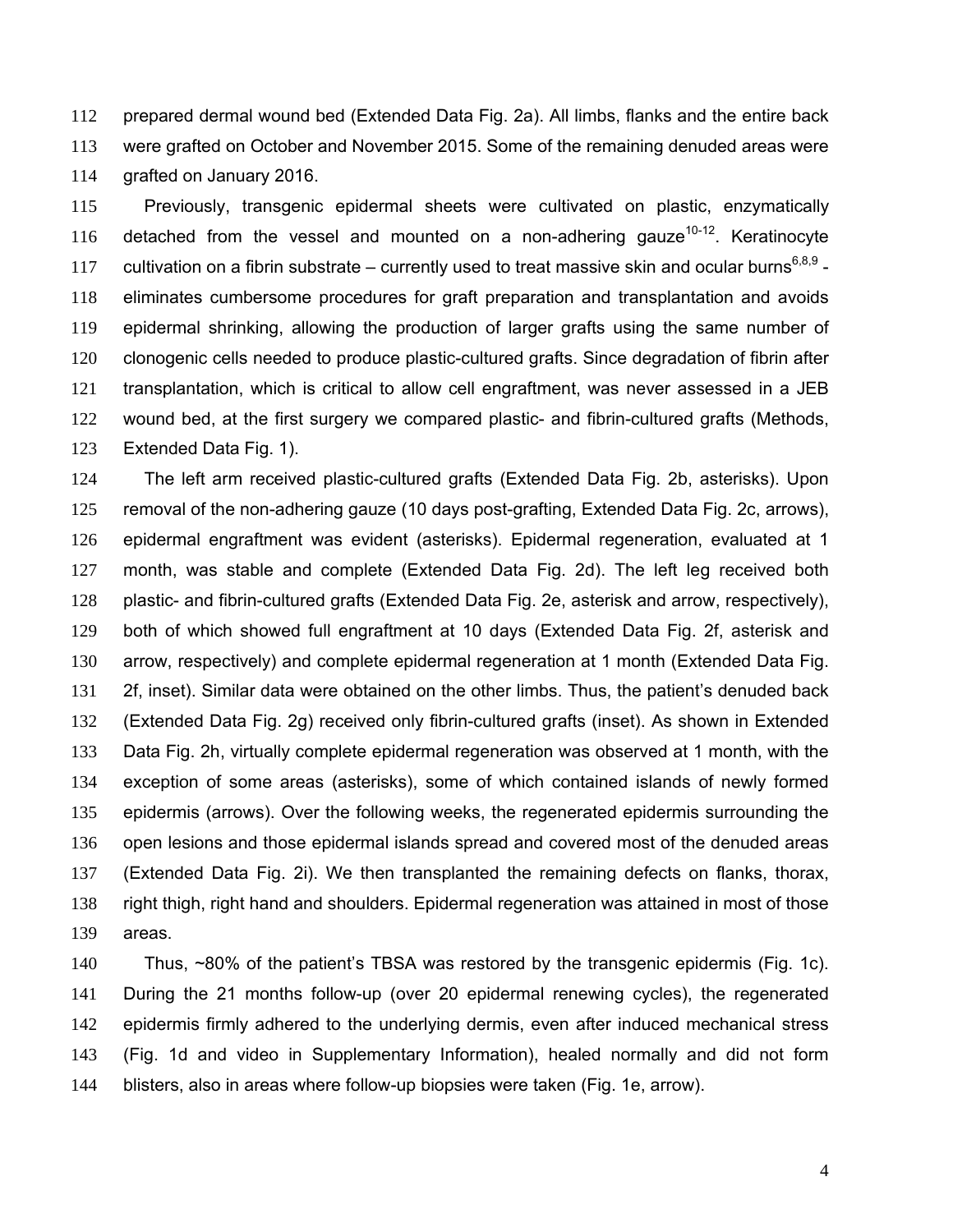The patient was discharged in February 2016 and is currently leading a normal social life. His epidermis is currently stable, robust, does not blister, itch, or require ointment or medications.

Ten punch biopsies were randomly taken, 4, 8 and 21 months after grafting. The epidermis had normal morphology and we could not detect blisters, erosions or epidermal detachment from the underlying dermis (Extended Data Fig. 3a). *In situ* hybridization using a vector specific *t-LAMB3* probe showed that the regenerated epidermis consisted only of 152 transgenic keratinocytes (Fig. 2a). At admission, laminin 332-β was barely detectable in patient's skin (Fig. 2b). In contrast, control and transgenic epidermis expressed virtually 154 identical amounts of laminin 332-β, which was properly located at the epidermal-dermal 155 junction (Fig. 2b). The basal lamina contained normal amounts of laminin 332- $\alpha$ 3 and  $\gamma$ 2 156 chains and  $\alpha$ 6 $\beta$ 4 integrins, all of which were strongly decreased at admission (Extended Data Fig. 3b). Thus, transduced keratinocytes restored a proper adhesion machinery (Extended Data Fig. 3c). Indeed, the transgenic epidermis revealed normal thickness and continuity of the basement membrane (Fig. 2c, arrowheads) and normal morphology of hemidesmosomes (Fig. 2c, arrows). At 21 months follow-up, the patient's serum did not contain autoantibodies directed against the basement-membrane zone (Extended Data Fig. 3d).

In summary, transgenic epidermal cultures generated an entire functional epidermis in a JEB patient. This is consistent with the notion that keratinocyte cultures have been used 165 for decades to successfully treat life-threatened burn victims on up to 98% of TBSA $5,6,9,14$ . It can be argued that the patient's clinical picture (massive epidermal loss, critical conditions, poor short-term prognosis) was unusual and our aggressive surgery (mandatory for this patient) unthinkable for the clinical course of most EB patients. But progressive replacement of diseased epidermis can be attained in multiple, less invasive surgical interventions on more limited body areas. EB has the advantage of a preserved dermis (not available in deep burns), which allows good functional and cosmetic outcomes. This approach would be optimal for newly diagnosed patients early in their childhood. A bank of transduced epidermal stem cells taken at birth could be used to treat skin lesions while they develop, thus preventing, rather than restoring, the devastating clinical manifestations rising through adulthood. Currently, combined *ex vivo* cell and gene therapy cannot be applied to lesions of the internal mucosae, which, however, are usually more manageable than those on skin, perhaps with the exception of oesophageal strictures.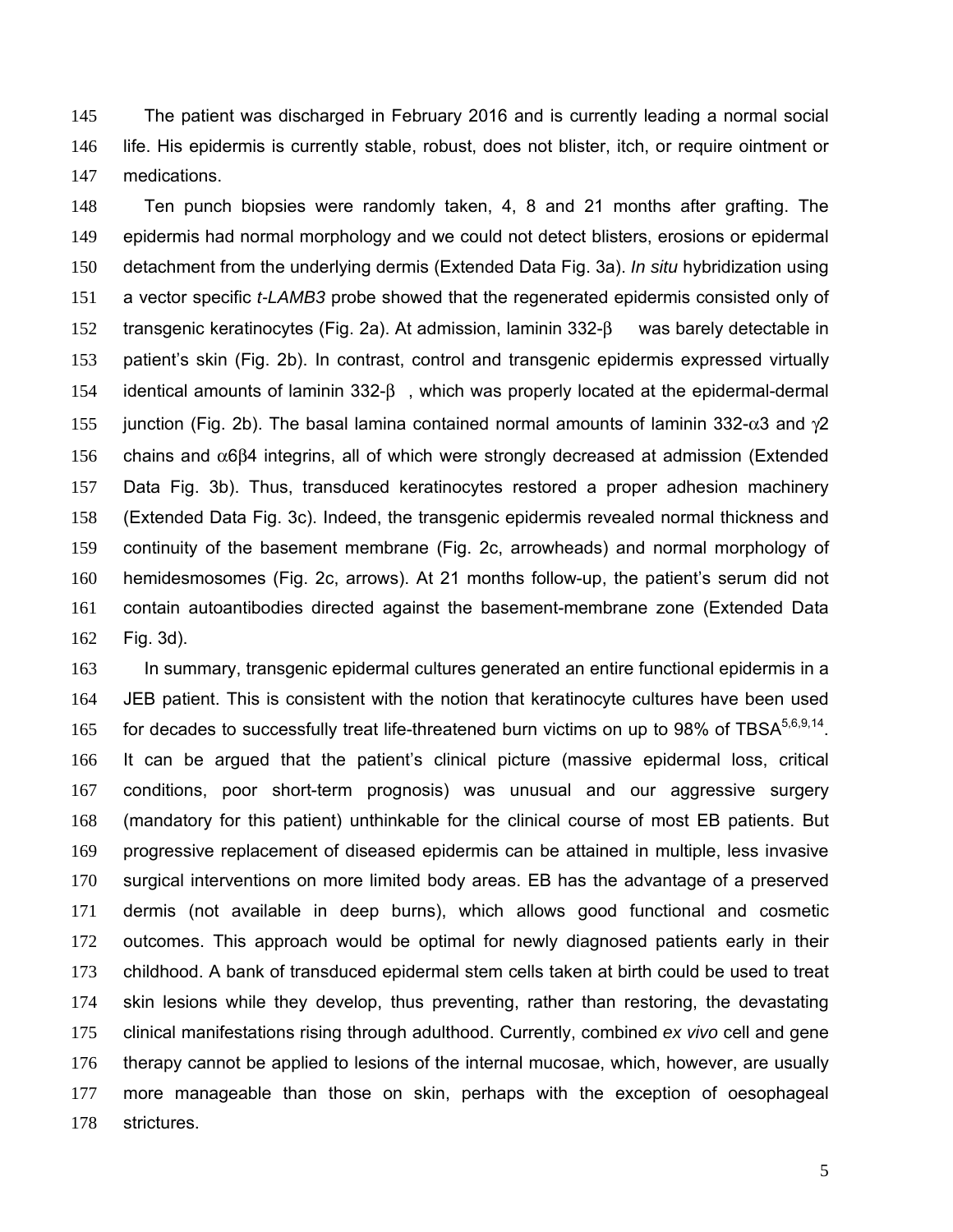### **Integration profile of transgenic epidermis**

181 Pre-graft transgenic cultures (PGc) were generated by  $\sim 8.7 \times 10^6$  primary clonogenic cells 182 and consisted of  $2.2x10^8$  keratinocytes (divided in 36 vials), ~45% of which were seeded to 183 prepare  $0.85$  m<sup>2</sup> transgenic epidermal grafts (Extended Data Fig. 1).

To investigate the genome-wide integration profile, 3 PGc samples were sequenced using two independent LTR-primers (i.e., 3pIN and 3pOUT, Supplementary Table 1) for library enrichment (n=12; see Methods). High-throughput sequencing recovered a total of 174.9M read pairs and the libraries obtained using the two LTR-primers showed similar number of reads and comparable insertion counts (Pearson R>0.92, p<0.005). After merging all integration sites from the two independent priming systems, we identified 27,303 integrations in PGc (Fig. 3a, bars) with an average coverage of 2.5 reads/insertion (Fig. 3a, lines and Supplementary Table 4). The same analysis was performed on primary 192 cultures initiated from 3 biopsies ( $\sim$ 0.5 cm<sup>2</sup> each) taken at 4 (left leg) and 8 (left arm and 193 left leg) months after grafting, referred to as  $4Mc$ ,  $8Mc<sub>1</sub>$ , and  $8Mc<sub>2</sub>$ , respectively (Methods).

194 Strikingly, we detected only 400, 206, and 413 integrations in 4Mc,  $8Mc_{1}$ , and  $8Mc_{2}$ , respectively (Fig. 3a, bars) with an average coverage of 27.3, 19.5, and 20.4 (Fig. 3a, lines).

To exclude that the major difference in the number of integrations found in pre- and post-graft samples could be ascribable to PCR reactions causing unbalanced representation of event-specific amplicons, or to spatiality-effect of punch biopsies, we 200 estimated the expected number of PGc,  $4Mc$ ,  $8Mc$ <sub>1</sub>, and  $8Mc$  integrations using the Chapman-Wilson capture-recapture model on the data obtained from the independent libraries (Methods)<sup>15</sup> . In PGc, the model estimated 65,030±2,120 integrations, *i.e.* approximately twice the actual number of detected insertions. The same model estimated 457 $\pm$ 31, 323 $\pm$ 50, and 457 $\pm$ 24, independent integrations in 4Mc, 8Mc<sub>1</sub>, and 8Mc<sub>2</sub>, 205 respectively (confidence level of 99%,  $\alpha$ =0.01), which is highly consistent with the number of events actually detected. Of note, 58%, 43% and 37% of 4Mc, 8Mc1 and 8Mc2 integrations, respectively, were identified in PGc (Fig. 3b), which is consistent with the percentage (~50%) of insertions detected in PGc by NGS analysis.

Integrations were mapped to promoters (defined as 5 kb regions upstream the transcription start site of RefSeq genes), exons, introns, and intergenic regions. In all pre-and post-graft samples, ~10% of events were located within promoters. The majority of 212 integrations were either intronic ( $\sim$ 47%) or intergenic ( $\sim$ 38%) and less than 5% were found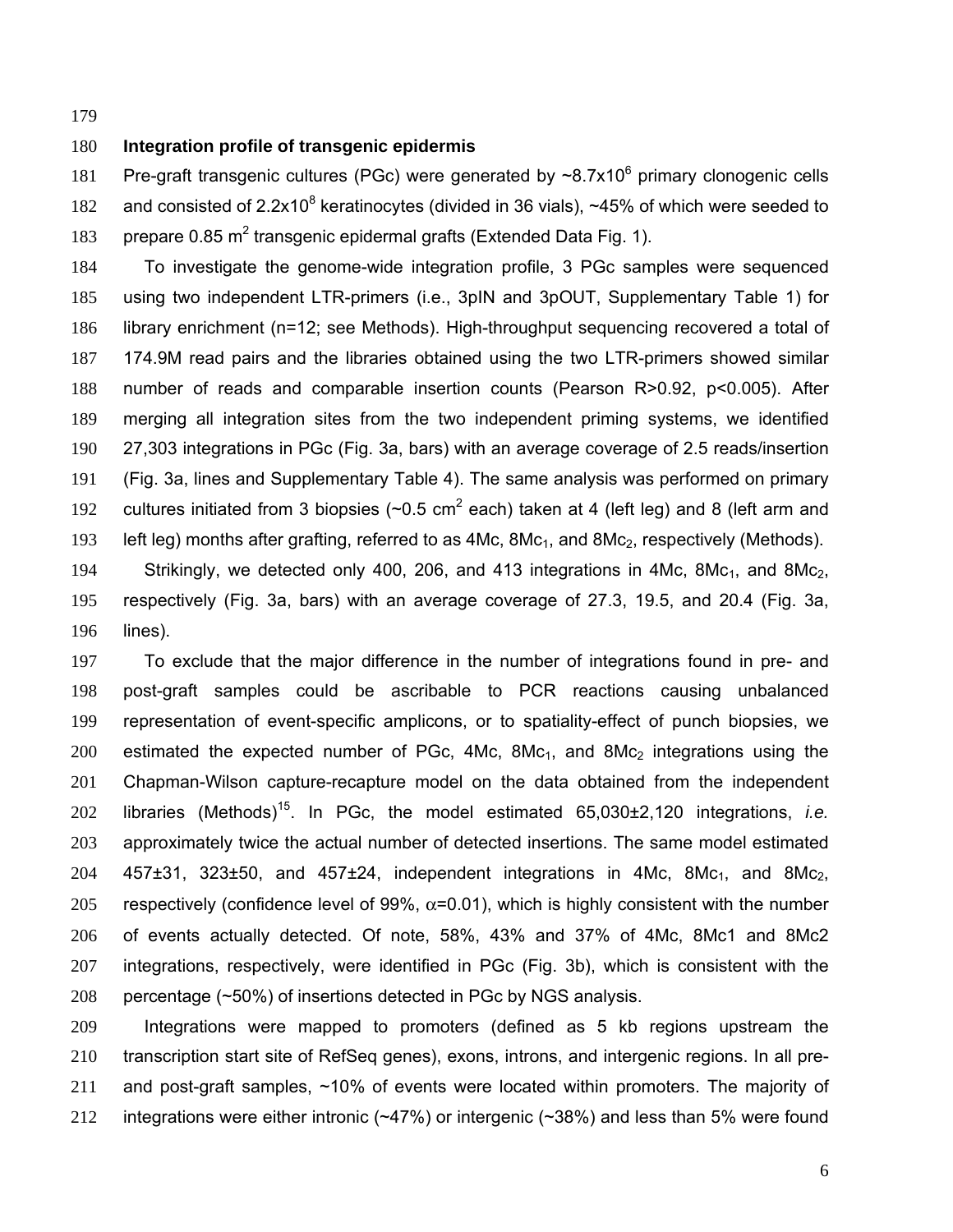in exons (Fig. 3c, left panel). We also annotated integrations in epigenetically defined transcriptional regulatory elements (Methods and Supplementary Information). As shown in Fig. 3c (right panel), ~27% of integrations were associated to active promoters or enhancers and no significant difference in the distribution of insertions was detected in pre- and post-graft samples (p-value>0.05; Pearson's Chi-squared test). Thus, the integration pattern was maintained *in vivo* and epidermal renewal did not determine any clonal selection.

Genes containing an integration were not functionally enriched in Gene Ontology 221 categories related to cancer-associated biological processes<sup>16</sup>, with the exception of cell migration and small GTPase mediated signal transduction (Fig. 3d and Extended Data Table 1a). These findings are however expected, since our culture conditions are optimized to foster keratinocyte proliferation and migration, to sustain clonogenic cells and to avoid premature clonal conversion and terminal differentiation, all of which are 226 instrumental for the proper clinical performance of cultured epidermal grafts<sup>14</sup>. Thus, 227 similarly to what has been reported in transgenic hematopoietic stem cells<sup>17,18</sup>, our high-throughput analyses revealed a cell-specific vector preference that is related to the host cell status in terms of chromatin state and transcriptional activity at the time of  $\cdot$  transduction<sup>19</sup>.

MLV-RV vectors raised concerns about insertional genotoxicity, which has been 232 reported with hematopoietic stem cells, but in specific disease contexts<sup>17,20-22</sup>. Indeed, a γRV vector, similar to ours, obtained a marketing authorization for *ex vivo* gene therapy of adenosine deaminase severe combined immunodeficiency and has been approved for 235 PhaseI/II clinical trials on RDEB (https://clinicaltrials.gov/ct2/show/NCT02984085)<sup>23</sup>. The patient's integration profile confirmed absence of clonal selection both *in vitro* and *in vivo*. Likewise, we never observed immortalization events related to specific proviral integrations in many serially cultivated MLV-RV-transduced keratinocytes. Two JEB patients, receiving 239 a total of  $\sim$ 1x10<sup>7</sup> clonogenic transgenic keratinocytes in selected body sites (3.5 and 12 240 vears follow-up)<sup>10-12</sup>, and the patient, receiving  $\sim$ 3.9x10<sup>8</sup> transgenic clonogenic cells all over his body (Extended Data Fig. 1), did not manifest tumour development or other related adverse events. Therefore, based on *in vivo* data, the frequency of a detectable 243 transformation event (if any) in MLV-RV-transduced keratinocytes would be less than 1 out 244 of  $1x10^7$  during the first 12 years follow-up. Although the follow up of this patient is shorter 245 and does not allow drawing definitive conclusions, the frequency of detectable insertional 246 mutagenesis events to date is less than 1 out of  $3.9x10<sup>8</sup>$ . In evaluating the risk/benefit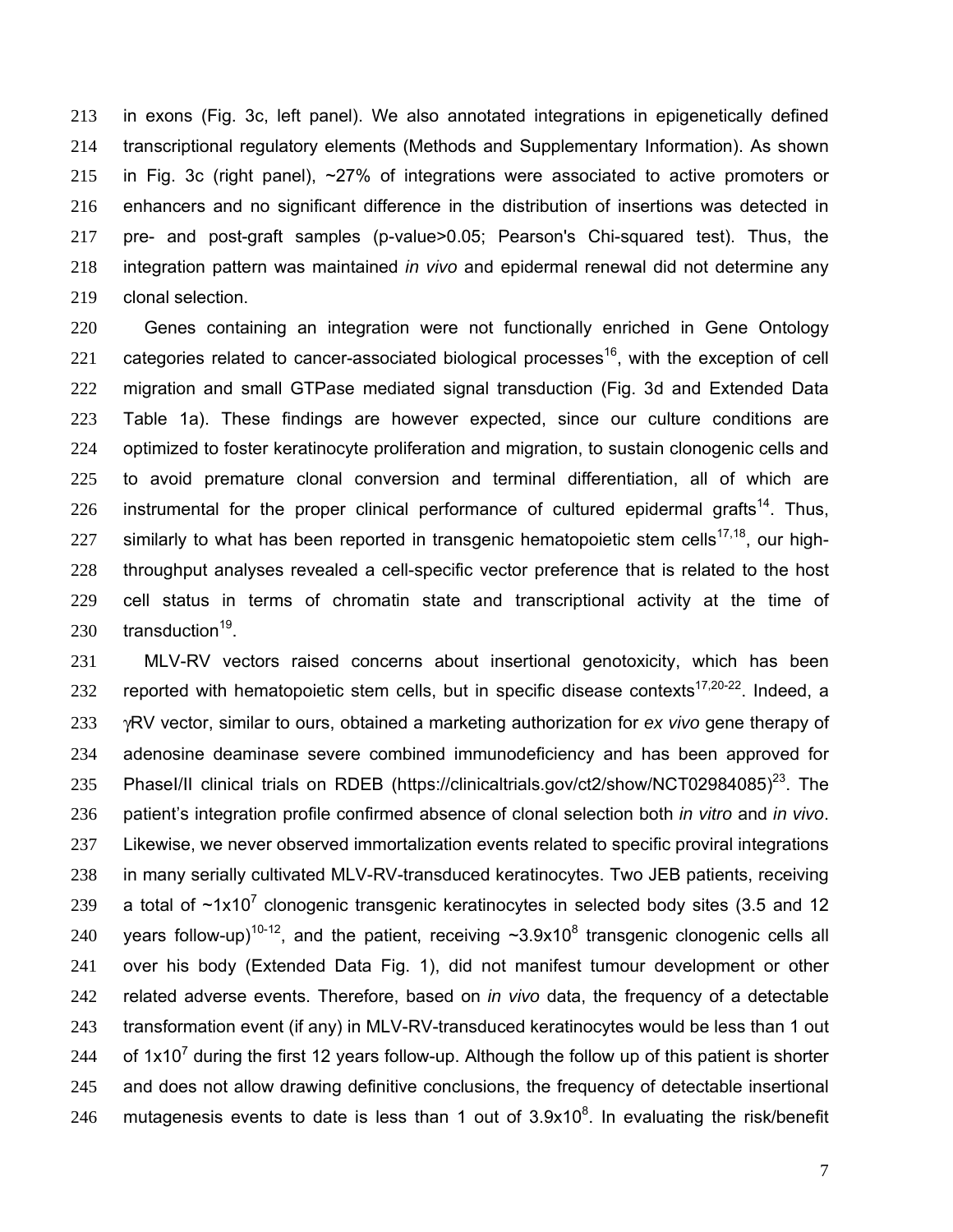ratio, it should also be considered that severely affected JEB patients are likely to develop aggressive squamous cell carcinoma as a consequence of the progression of the disease. 

### **The transgenic epidermis is sustained by self-renewing stem cells (holoclones).**

The percentage of clonogenic cells, including holoclones, remained relatively constant 252 during the massive cell expansion needed to produce the grafts (Extended Data Fig. 1 and 253 Extended Data Table 2). The patient received  $\sim$ 3.9x10<sup>8</sup> clonogenic cells,  $\sim$ 1.6x10<sup>7</sup> of 254 which were holoclone-forming cells, to cover  $\sim 0.85$  m<sup>2</sup> of his body (Extended Data Fig. 1) 255 and 4 and Extended Data Table 2). Thus,  $\sim$ 4.6x10<sup>4</sup>/cm<sup>2</sup> clonogenic cells or  $\sim$ 1.8x10<sup>3</sup>/cm<sup>2</sup> 256 stem cells were transplanted on the patient's body surface (Extended Data Fig. 4).

If originally transduced clonogenic cells were all long-lived equipotent progenitors, (*i*) we 258 would have recovered thousands of integrations per  $cm<sup>2</sup>$  of regenerated epidermis; *(ii*) all 259 clonogenic cells contained in 4Mc,  $8Mc_1$  and  $8Mc_2$  cultures would have independent integrations, irrespectively of the clonal type. Instead, if the transgenic epidermis was sustained only by a restricted number of long-lived stem cells (continuously generating pools of TA progenitors), (*i*) we would have recovered, at most, only few hundreds of 263 integrations per cm<sup>2</sup>; (*ii*) mero- and paraclones contained in 4Mc, 8Mc<sub>1</sub> and 8Mc<sub>2</sub> cultures would have the same integrations found in the corresponding holoclones.

The number of integrations detected in post-graft cultures (Fig. 3a) is consistent with the number of stem cells that have been transplanted (Extended Data Fig. 4), hence it strongly supports the latter hypothesis, which was verified by proviral analyses at clonal level 268 (Extended Data Fig. 5) on PGc, 4Mc and 8Mc<sub>1</sub>. A total of 687 clones (41 holoclones and 646 mero/paraclones) were analysed. PGc, 4Mc and 8Mc<sub>1</sub> generated 20, 14 and 7 holoclones and 259, 264 and 123 mero/paraclones, respectively. Thus, PGc, 4Mc and 271 8Mc<sub>1</sub> contained 7.2%, 5.0% and 5.4% holoclone-forming cells, respectively (Extended Data Table 2). Each clone was cultivated for further analysis. Libraries of vector-genome junctions, generated by linear-amplification-mediated (LAM) PCR followed by pyrosequencing, retrieved 31 independent integrations unambiguously mapped on the genome of holoclones (Extended Data Table 1b). One holoclone (4Mc) was untransduced, 28, 11 and 1 holoclones contained 1, 2 and 3 integrations, respectively. Eleven holoclones in 4Mc shared the same integration pattern. The same happened for two couples of holoclones in 8Mc1. Holoclones' copy numbers were confirmed by RTq-PCR (Extended 279 Data Fig. 6). Strikingly, 75% and 80% of integrations found in 4Mc and 8Mc<sub>1</sub> holoclones were retrieved in PGc, respectively (Fig. 4a), supporting the NGS-based survey as well as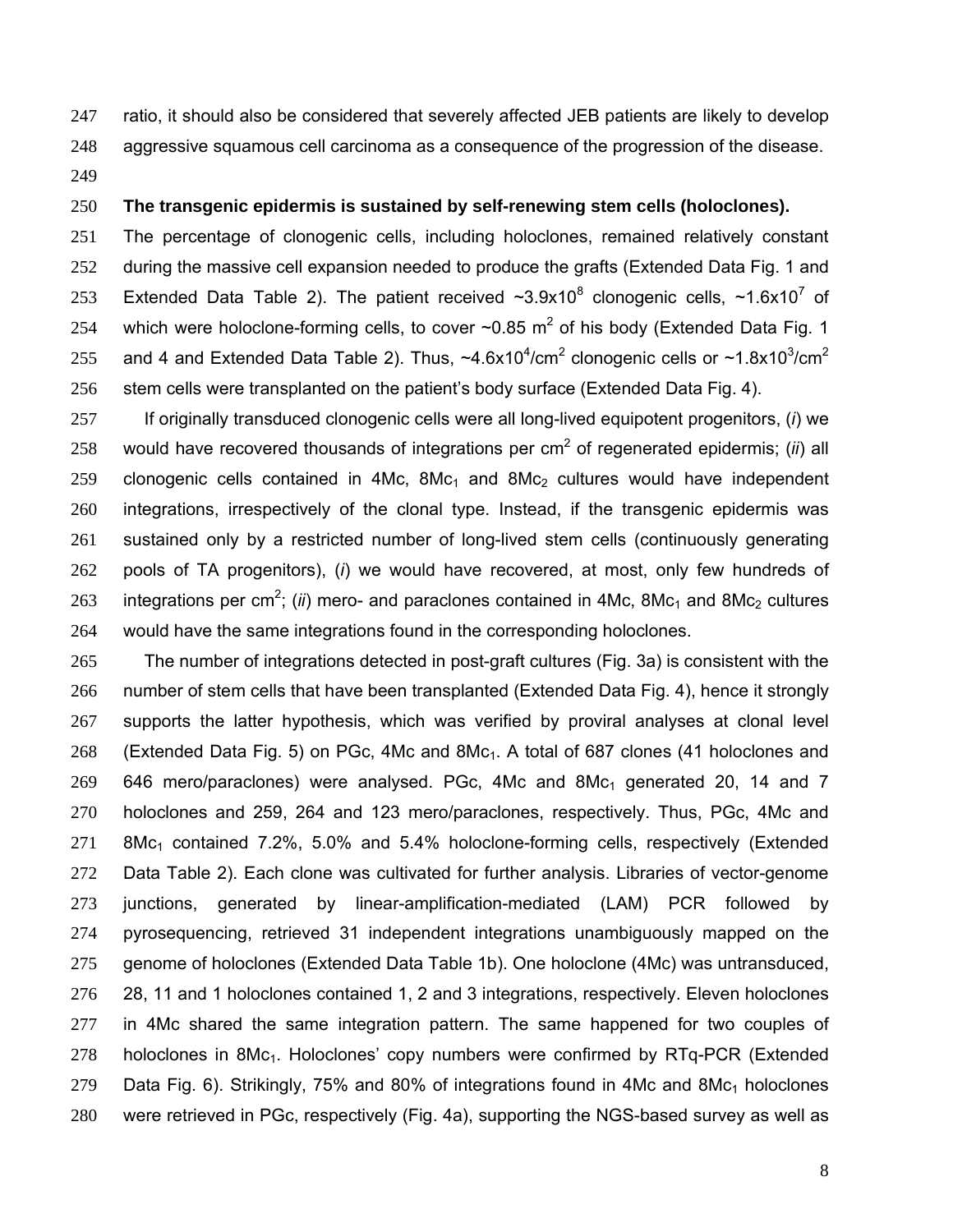a representative sampling. The integration pattern observed in holoclones confirms absence of selection of specific integrations during epidermal renewal *in vivo* (Fig. 4b) and mirrors the pattern found in their parental cultures (Fig. 3c), including absence of genes associated to cell cycle control, cell death, or oncogenesis (Fig. 3d and Extended Data Table 1a).

Clonal tracing was then performed by PCR, using genomic coordinates of holoclone insertions. As expected, the vast majority of PGc meroclones and paraclones (91%) did not contain the same integrations detected in the corresponding holoclones (Fig. 4c, PGc). Such percentage decreased to 37% already at 4 months after grafting (Fig. 4c, 4Mc). Strikingly, virtually the entire clonogenic population of primary keratinocyte cultures established at 8 months contained the same integrations detected in the corresponding holoclones (Fig 4c, 8Mc1). Thus, the *in vivo* half-live of TA progenitors is of approximately 293 3-4 months. These data formally show that the regenerated epidermis is sustained only by long-lived stem cells (holoclones) and underpins the notion that meroclones and paraclones are short-lived progenitors continuously generated by the holoclones, both *in vitro* and *in vivo*. The high percentage of holoclone integrations retrieved in PGc, together with the number of shared events across cultures (Fig. 3b), suggests that the average coverage of the NGS analysis in PGc allowed to preferentially identify integrations in holoclones and in TA cells deriving from such holoclones already during the cultivation process.

In summary, as depicted in Extended Data Fig. 7, altogether these findings demonstrate that (*i*) PGc consisted of a mixture of independent transgenic holoclones, meroclones and paraclones, (*ii*) meroclones and paraclones (which can be isolated directly from a skin biopsy) are TA progenitors, do not self-renew and are progressively lost during cultivation and *in vivo* epidermal renewal, hence do not contribute to long-term maintenance of the epidermis; (*iii*) the transgenic epidermis is sustained only by long-lived stem cells detected as holoclones; (*iv*) founder stem cells contained in the original primary culture must have gone extensive self-renewal (*in vitro* and *in vivo*) to ultimately sustain the regenerated epidermis, as confirmed by the number of shared events across samples and across holoclones.

#### **DISCUSSION**

The entire epidermis of a JEB patient can be replaced by autologous transgenic epidermal cultures harbouring an appropriate number of stem cells. Both stem and TA progenitors 314 are instrumental for proper tissue regeneration in mammals<sup>24</sup>. However, the nature and the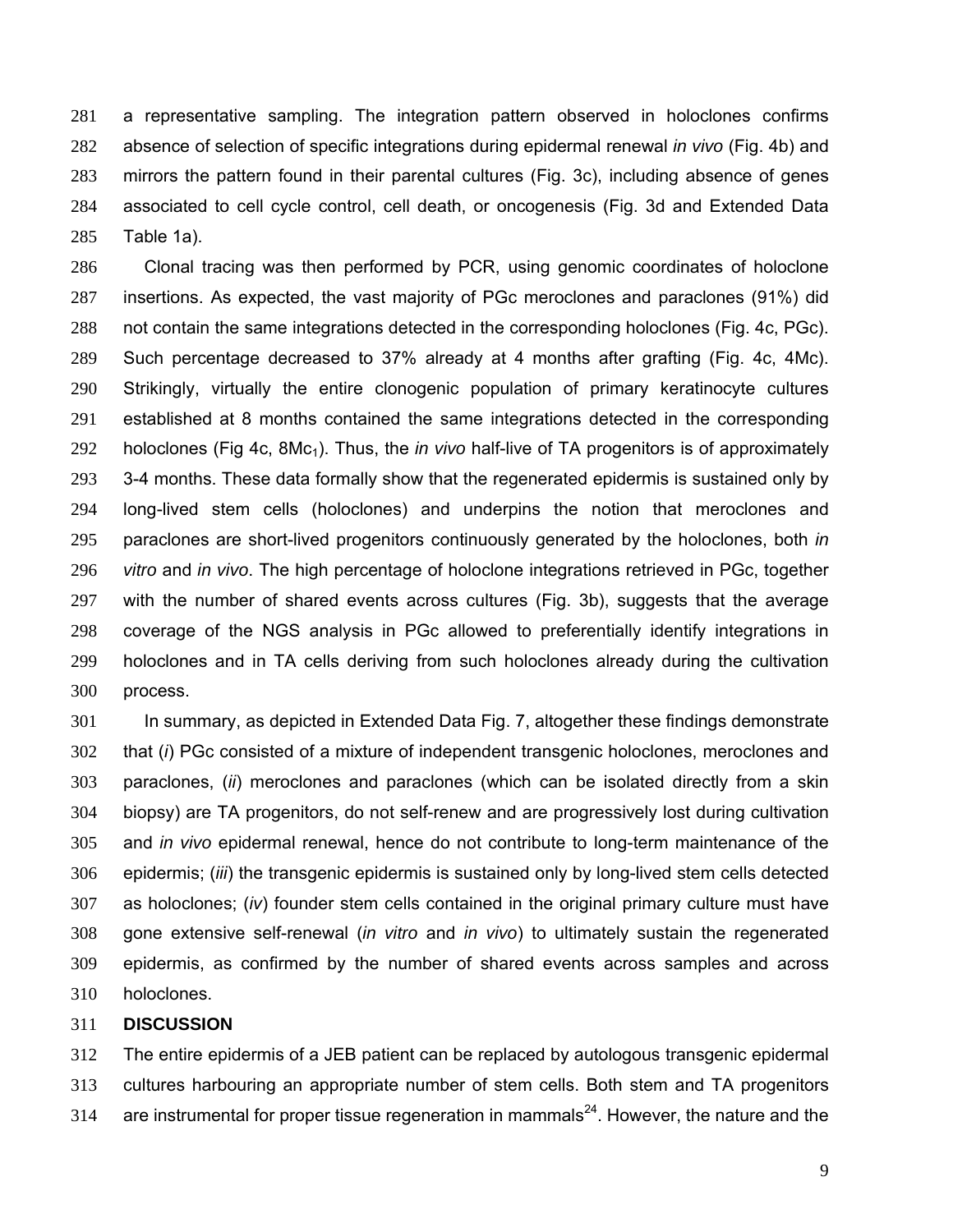properties of mammalian epidermal stem cells and TA progenitors are a matter of 316 debate<sup>25,26</sup>. Although epidermal cultures have been used for 30 years in the clinic<sup>14</sup>, a formal proof of the engraftment of cultured stem cells has been difficult to obtain. Similarly, the identification of holoclones as human epithelial stem cells and mero/paraclones as TA progenitors and their role in long-term human epithelial regeneration have been inferred 320 from compelling, yet indirect evidence<sup>6,8,9,27</sup>. Using integrations as clonal genetic marks, we show that the vast majority of TA progenitors are progressively lost within a few months after grafting and the regenerated epidermis is indeed sustained only by a limited number of long-lived, self-renewing stem cells. Similar data have been produced with transgenic 324 hematopoietic stem cells<sup>28</sup>. This notion argues against a model positing the existence of a population of equipotent epidermal progenitors that directly generate differentiated cells during the lifetime of the animal<sup>25</sup> and fosters a model where specific stem cells persist 327 during the lifetime of the human and contribute to both renewal and repair by giving rise to pools of progenitors that persist for various periods of time, replenish differentiated cells 329 and make short-term contribution to wound healing<sup>26</sup>. Hence, the essential feature of any cultured epithelial grafts is the presence (and preservation) of an adequate number of holoclone-forming cells. The notion that the transgenic epidermis is sustained only by engrafted stem cells further decreases the potential risk of insertional oncogenesis.

In conclusion, transgenic epidermal stem cells can regenerate a fully functional epidermis virtually indistinguishable from a normal epidermis, so far in the absence of related adverse events. The different forms of EB affect approximately 500,000 people worldwide (http://www.debra.org). The successful outcome of this study paves the road to gene therapy of other types of EB and provides a blueprint that can be applied to other stem cell-mediated combined *ex vivo* cell and gene therapies.

### **Methods**

Methods, along with any additional Extended Data display items and Source Data, are available in the online version of the paper; references unique to these sections appear only in the online paper. All data used to generate main and supplementary figures are provided as source data files.

#### **REFERENCES**

1 Fine, J. D. *et al.* Inherited epidermolysis bullosa: updated recommendations on diagnosis and classification. *J Am Acad Dermatol* **70**, 1103-1126, doi:10.1016/j.jaad.2014.01.903 (2014).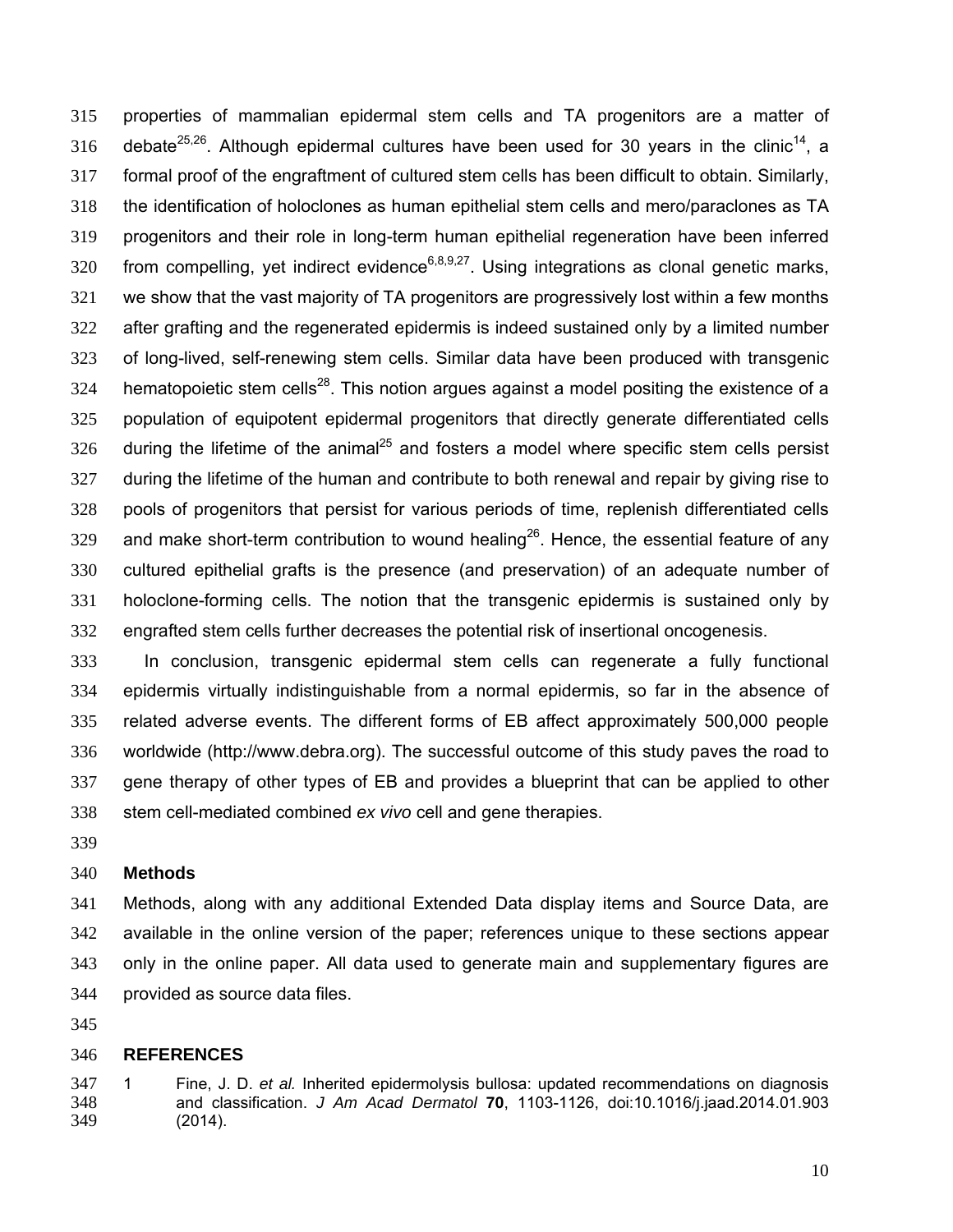- 2 Fine, J. D., Johnson, L. B., Weiner, M. & Suchindran, C. Cause-specific risks of childhood death in inherited epidermolysis bullosa. *J Pediatr* **152**, 276-280, doi:10.1016/j.jpeds.2007.06.039 (2008).
- 3 Barrandon, Y. & Green, H. Three clonal types of keratinocyte with different capacities for multiplication. *Proceedings of the National Academy of Sciences of the United States of America* **84**, 2302-2306 (1987).
- 4 Pellegrini, G. *et al.* Location and clonal analysis of stem cells and their differentiated progeny in the human ocular surface. *J Cell Biol* **145**, 769-782 (1999).
- 358 5 Gallico, G. G., 3rd, O'Connor, N. E., Compton, C. C., Kehinde, O. & Green, H. Permanent<br>359 coverage of large burn wounds with autologous cultured human epithelium. The New coverage of large burn wounds with autologous cultured human epithelium. *The New England journal of medicine* **311**, 448-451, doi:10.1056/NEJM198408163110706 (1984).
- 6 Pellegrini, G. *et al.* The control of epidermal stem cells (holoclones) in the treatment of massive full-thickness burns with autologous keratinocytes cultured on fibrin. *Transplantation* **68**, 868-879 (1999).
- 7 Pellegrini, G. *et al.* Long-term restoration of damaged corneal surfaces with autologous cultivated corneal epithelium. *Lancet* **349**, 990-993, doi:10.1016/S0140-6736(96)11188-0 (1997).
- 8 Rama, P. *et al.* Limbal stem-cell therapy and long-term corneal regeneration. *The New England journal of medicine* **363**, 147-155, doi:10.1056/NEJMoa0905955 (2010).
- 9 Ronfard, V., Rives, J. M., Neveux, Y., Carsin, H. & Barrandon, Y. Long-term regeneration of human epidermis on third degree burns transplanted with autologous cultured epithelium grown on a fibrin matrix. *Transplantation* **70**, 1588-1598 (2000).
- 10 Bauer, J. W. *et al.* Closure of a Large Chronic Wound through Transplantation of Gene-Corrected Epidermal Stem Cells. *Journal of Investigative Dermatology* **137**, 778-781, 374 doi:10.1016/j.jid.2016.10.038.<br>375 11 De Rosa. L. *et al.* Long-term s
- 11 De Rosa, L. *et al.* Long-term stability and safety of transgenic cultured epidermal stem cells in gene therapy of junctional epidermolysis bullosa. *Stem Cell Reports* **2**, 1-8, doi:10.1016/j.stemcr.2013.11.001 (2014).
- 12 Mavilio, F. *et al.* Correction of junctional epidermolysis bullosa by transplantation of genetically modified epidermal stem cells. *Nat Med* **12**, 1397-1402, doi:10.1038/nm1504 380 (2006).<br>381 13 Markow
- 13 Markowitz, D., Goff, S. & Bank, A. Construction and use of a safe and efficient amphotropic packaging cell line. *Virology* **167**, 400-406 (1988).
- 14 De Luca, M., Pellegrini, G. & Green, H. Regeneration of squamous epithelia from stem cells of cultured grafts. *Regenerative medicine* **1**, 45-57, doi:10.2217/17460751.1.1.45 (2006).
- 15 Chapman, D. G. & Robbins, H. Minimum Variance Estimation Without Regularity Assumptions. *The Annals of Mathematical Statistics* **22**, 581-586 (1951).
- 16 Hanahan, D. & Weinberg, R. A. Hallmarks of cancer: the next generation. *Cell* **144**, 646- 388 674, doi:10.1016/j.cell.2011.02.013 (2011).<br>389 17 Aiuti, A. et al. Gene therapy for immunodef
- 17 Aiuti, A. *et al.* Gene therapy for immunodeficiency due to adenosine deaminase deficiency. *The New England journal of medicine* **360**, 447-458, doi:10.1056/NEJMoa0805817 (2009).
- 18 Biasco, L. *et al.* Integration profile of retroviral vector in gene therapy treated patients is cell-specific according to gene expression and chromatin conformation of target cell. *EMBO Mol Med* **3**, 89-101, doi:10.1002/emmm.201000108 (2011).
- 19 Cavazza, A. *et al.* Self-inactivating MLV vectors have a reduced genotoxic profile in human epidermal keratinocytes. *Gene Ther* **20**, 949-957, doi:10.1038/gt.2013.18 (2013).
- 20 Hacein-Bey-Abina, S. *et al.* Insertional oncogenesis in 4 patients after retrovirus-mediated gene therapy of SCID-X1. *J Clin Invest* **118**, 3132-3142, doi:10.1172/JCI35700 (2008).
- 21 Hacein-Bey-Abina, S. *et al.* A serious adverse event after successful gene therapy for X-linked severe combined immunodeficiency. *The New England journal of medicine* **348**, 255- 256, doi:10.1056/NEJM200301163480314 (2003).
- 22 Howe, S. J. *et al.* Insertional mutagenesis combined with acquired somatic mutations causes leukemogenesis following gene therapy of SCID-X1 patients. *J Clin Invest* **118**, 3143-3150, doi:10.1172/JCI35798 (2008).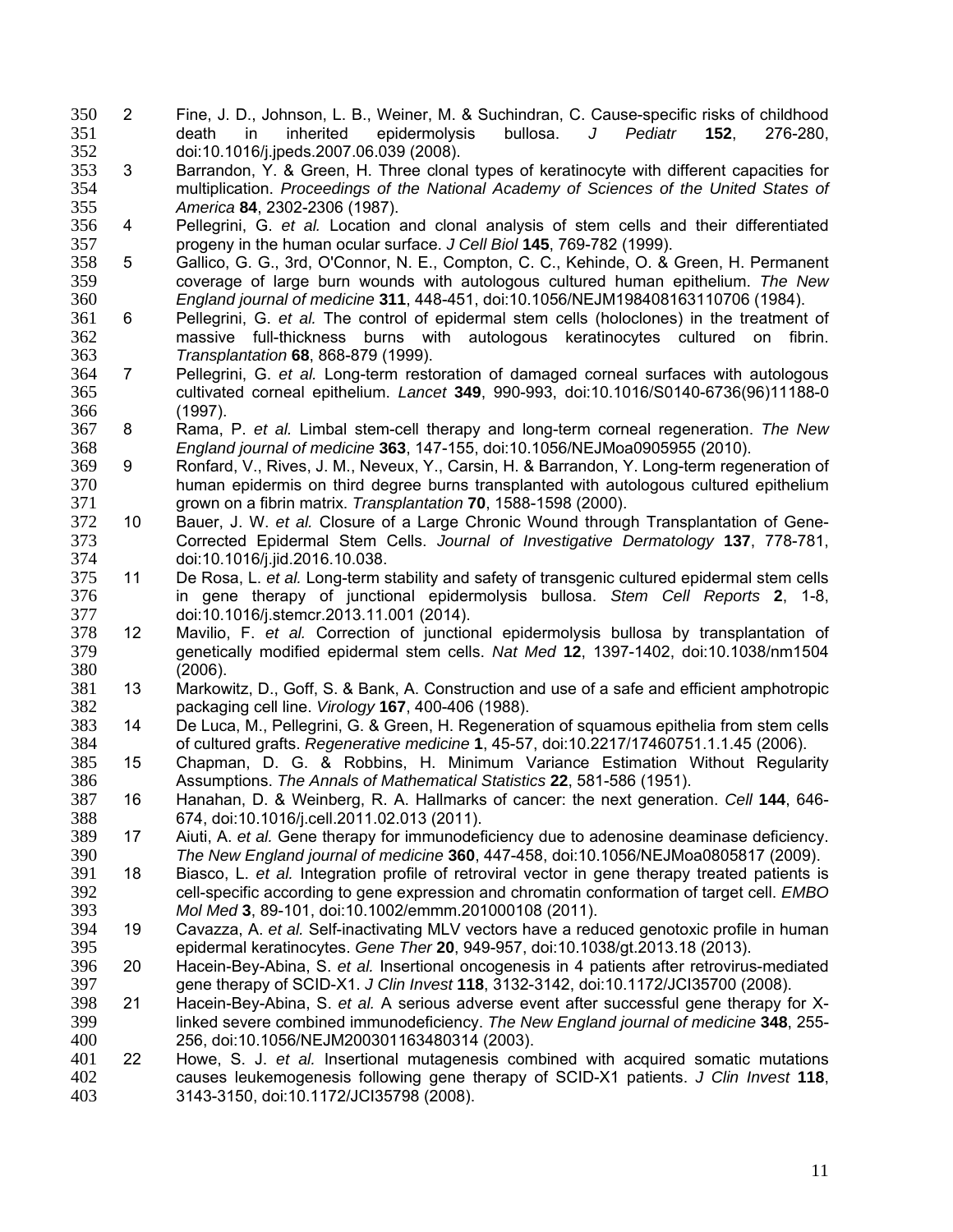- 23 Siprashvili, Z. *et al.* Safety and Wound Outcomes Following Genetically Corrected Autologous Epidermal Grafts in Patients With Recessive Dystrophic Epidermolysis Bullosa. *JAMA* **316**, 1808-1817, doi:10.1001/jama.2016.15588 (2016).
- 24 Hsu, Y. C., Li, L. & Fuchs, E. Transit-amplifying cells orchestrate stem cell activity and tissue regeneration. *Cell* **157**, 935-949, doi:10.1016/j.cell.2014.02.057 (2014).
- 25 Clayton, E. *et al.* A single type of progenitor cell maintains normal epidermis. *Nature* **446**, 185-189, doi:10.1038/nature05574 (2007).
- 26 Mascre, G. *et al.* Distinct contribution of stem and progenitor cells to epidermal maintenance. *Nature* **489**, 257-262, doi:10.1038/nature11393 (2012).
- Pellegrini, G. et al. Biological parameters determining the clinical outcome of autologous cultures of limbal stem cells. *Regenerative medicine* **8**, 553-567, doi:10.2217/rme.13.43 (2013).
- 28 Biasco, L. *et al.* In Vivo Tracking of Human Hematopoiesis Reveals Patterns of Clonal Dynamics during Early and Steady-State Reconstitution Phases. *Cell Stem Cell* **19**, 107- 119, doi:10.1016/j.stem.2016.04.016 (2016).
- 

**Supplementary Information** is available in the on line version of the paper.

**Acknowledgments** This article is dedicated to the memory of Professor Howard Green, whose

- passion and commitment to excellence in science and education inspired the researchers of the Centre for Regenerative Medicine.
- Holostem Terapie Avanzate s.r.l. met all costs of GMP production and procedures of transgenic epidermal grafts.

This work was partially supported by Italian Ministry of Education, University and Research (MIUR), n. CTN01\_00177\_888744; Regione Emilia-Romagna, Asse 1 POR-FESR 2007-13; Fondazione Cassa di Risparmio di Modena; DEBRA Südtirol - Alto Adige; DEBRA Austria; European Research Council (ERC) under the European Union's Horizon 2020 Research and Innovation Program (Grant Agreement No. 670126-DENOVOSTEM) and ERC under the European Union's Seventh Framework Programme (Grant Agreement No. 294780-NOVABREED); Epigenetics Flagship project CNR-MIUR grants. We thank Ole Goertz, MD for his contribution to the surgical procedures, the Department of Anaesthesiology, in particular Peter Zahn, MD and Tim Maecken, MD and the entire OR staff, in particular Sarah Taszarski and Victoria Stroh, for their dedicated perioperative care, the nurses of ward PÄD1 for continuous and devoted assistance to the child. We thank Anna Neumayer and Jeremias Frank for technical assistance in defining clone integrations, Birgit Mussnig for performing indirect immunofluorescence, Maria Carmela Latella for determining the average number of integrations in pre and post-graft cultures and M. Forcato for critical feedback on the bioinformatics analyses.

**Author contributions** T.H., T.R., N.T., J.B., G.P., who contributed equally to this work, defined strategic procedures, performed transplantation of the transgenic grafts, surgical and medical procedures and clinical follow-up; L.D.R. performed immunofluorescence data and imaging analysis, analysed the data and assembled all input data, prepared the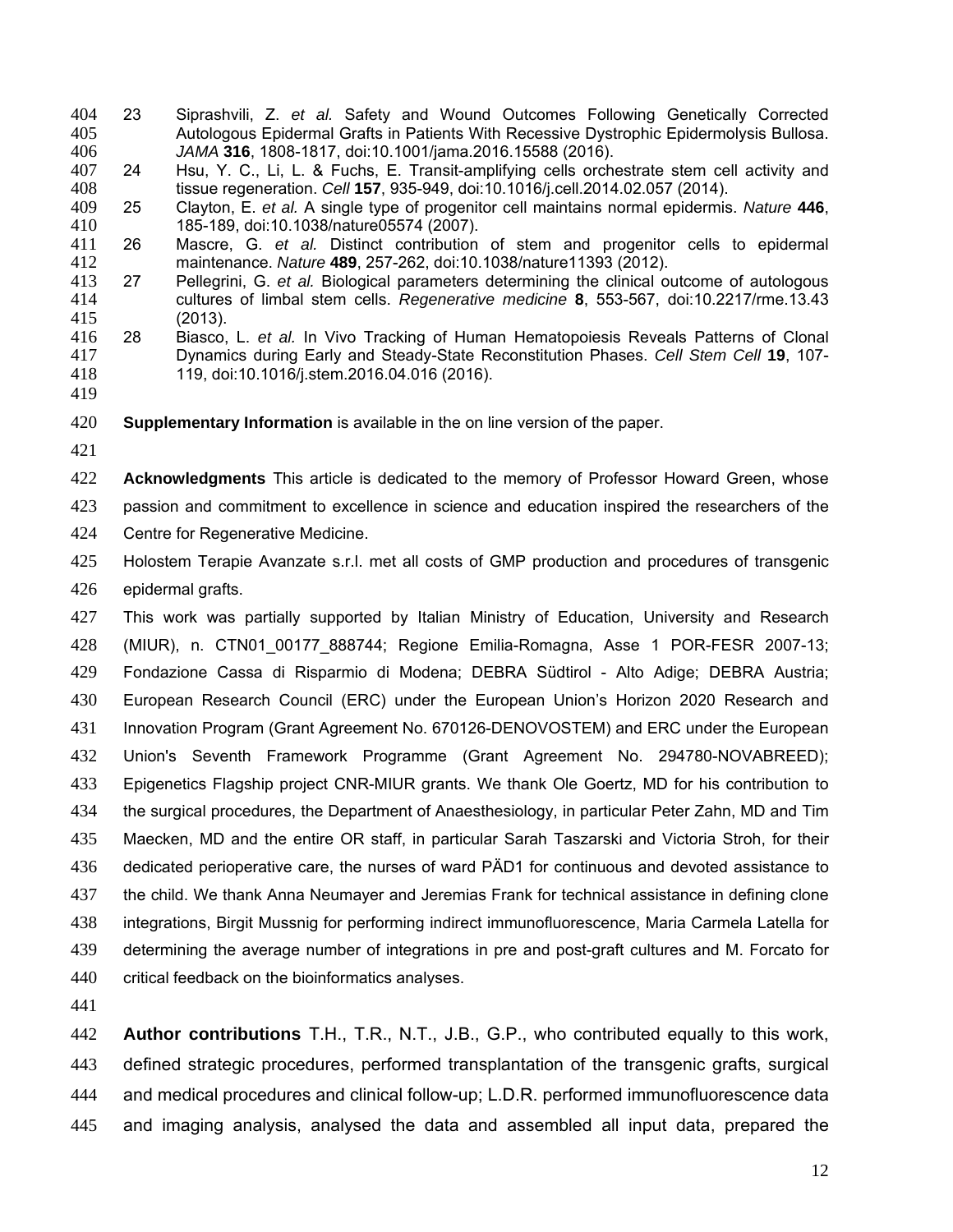figures and edited the manuscript, D.S., I.J., M.M. performed integration profile of transgenic epidermis; R.C., J.R. A.K., and D.K. performed experiments of clonal tracing in epidermal cells; O.R. and S.Bi. conducted all bioinformatics analyses, A.S.S and E.E. performed in situ hybridization experiments, S.C. and S.Bo. performed all cultures procedures and preparation of genetically modified epidermal graft; F. J., T.L., M.L, M.F., M, K carried out the follow-up of patient, D.Q. performed electron microscopy analysis; M.D.L. coordinated the study, defined strategic procedures, administered the experiments and wrote the manuscript. Correspondence and requests for materials should be addressed to M.D.L (michele.deluca@unimore.it)

**Competing financial interests** G.P. and M.D.L. are co-founders and member of the Board of Directors of Holostem Terapie Avanzate (HTA), s.r.l, Modena, Italy; Chiesi Farmaceutici S.p.A. (a co-founder of HTA), holds an Orphan Drug Medicinal Product designation (EU/3/15/1465) for the transgenic cultures used in this paper.

### **Figure Legends**

## **Figure 1. Regeneration of the transgenic epidermis.**

**a**, Clinical picture of the patient showing massive epidermal loss. **b**, Schematic representation of the clinical picture. The denuded skin is indicated in red, while blistering areas are indicated in green. Flesh-colored areas indicate currently non-blistering skin. Transgenic grafts were applied on both red and green areas. **c**, Restoration of patient's entire epidermis, with the exception of very few areas on the right thigh, buttocks, upper shoulders/neck and left axilla (asterisks, altogether ≤2% of TBSA). **d**, Normal skin functionality and elasticity. **e**, Absence of blister formation at sites where some of post-graft biopsies were taken (arrow).

### **Figure 2. Restoration of a normal epidermal-dermal junction.**

Skin sections were prepared from normal skin, patient' affected (admission) and transgenic skin at 4, 8 and 21 months follow-up. **a**, *In situ* hybridization was performed using a transgene-specific probe (*t-LAMB3*) on 10-μm-thick sections. E-cadherin-specific probe (*Cdh1*) was used as a control. Scale bars, 40 μm. **b**, Immunofluorescence of laminin 332-β3 was performed with 6F12 moAbs on 7-μm-thick sections. DAPI (blue) marks nuclei. Dotted line marks the epidermal-dermal junction. Scale bars, 20 μm. **c**, Electron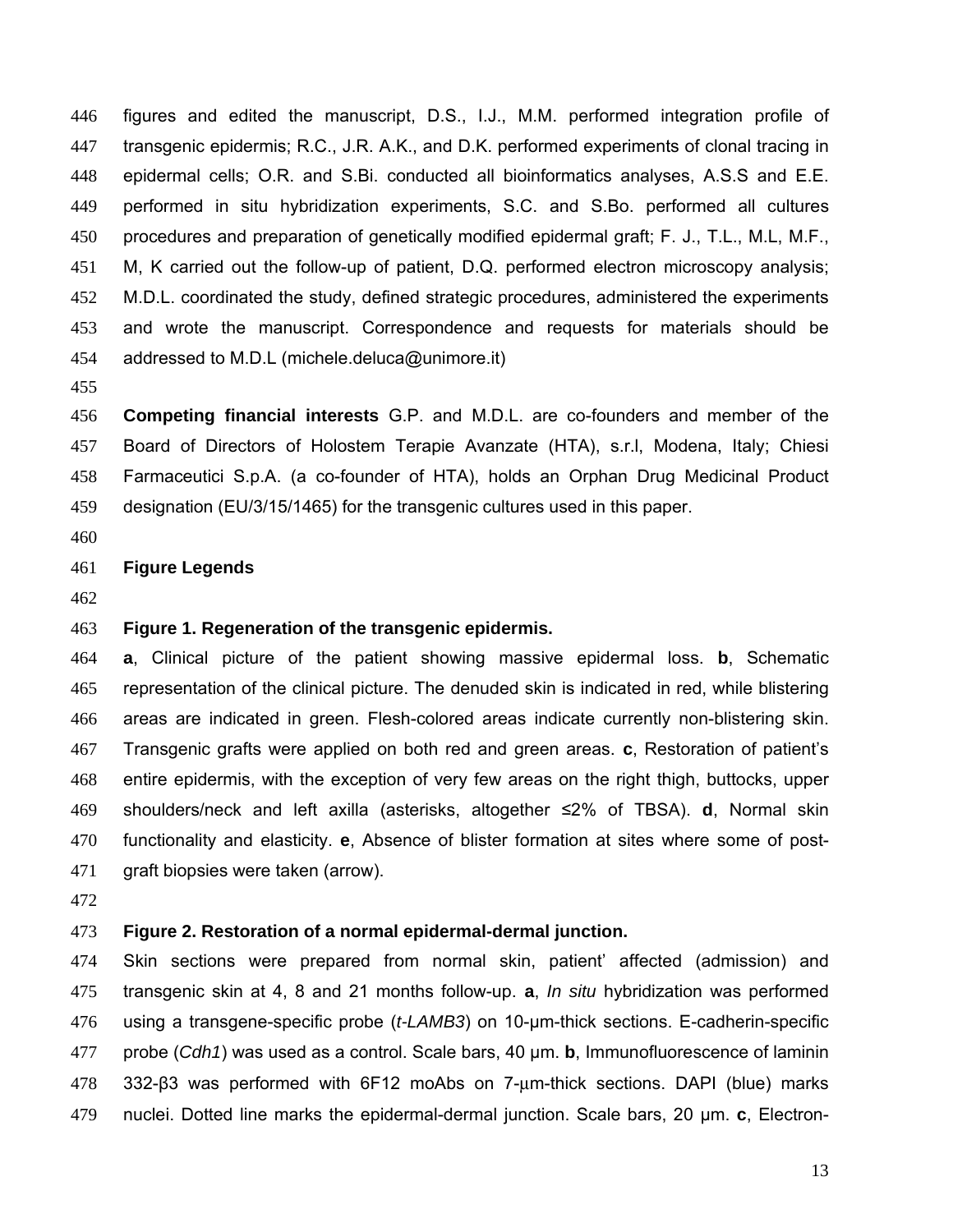microscopy was performed on 70-nm-thick skin sections. A regular basement membrane (arrows) and normal hemidesmosomes (arrowheads, higher magnification in the inset) are evident in patient' transgenic skin. Scale bars, 1 μm.

### **Figure 3. Integration profile of transgenic epidermis.**

**a**, Integrations were identified in libraries obtained using two LTR-primers (3pIN, light grey bars; 3pOUT, dark grey bars; Supplementary Table 1) and in the merged set (black bars). Lines (secondary axis) depict the average integration coverage, calculated after removal of PCR duplicates. **b**, Venn diagram of the number of shared integrations across samples. **c,** percentage of integrations mapped to: promoters, exons, introns, and intergenic regions (left); epigenetically defined active and weak promoters and enhancers, or genomic regions with no histone marks (right); (p-value>0.05; Pearson's Chi-squared test). **d**, Dot plot of the top 5 enriched GO Biological Process terms for each sample. Dot colour indicates statistical significance of the enrichment (q-value); dot size represents the fraction of genes annotated to each term.

### **Figure 4. Integration profile of stem and TA cells.**

**a**, Percentage of holoclone integrations recovered in the PGc bulk population. **b**, Holoclone integrations mapped to: promoters, exons, and introns, and intergenic regions (left); epigenetically defined active and weak promoters and enhancers, or genomic regions with no histone marks (right). **c**, The PGc pie chart (grey segment) shows that 91% of mero/paraclones did not contain the same integrations detected in the corresponding holoclones (each indicated by different blue segments). The 4Mc and 8Mc<sub>1</sub> pie charts (grey segments) show that such percentage decreased to 37% and 13%, respectively.

### **EXTENDED DATA FIGURE LEGENDS**

# **Extended Data Figure 1. Schematic representation of combined** *ex vivo* **cell and gene therapy.**

The scheme shows the entire procedure, from skin biopsy to transplantation and follow up. Total number of keratinocytes, the corresponding clonogenic fraction and days of cultivation are shown for each passage. All analyses performed at each follow-up are indicated. Immunofluorescence (IF), *in situ* hybridization (ISH) and transmission electron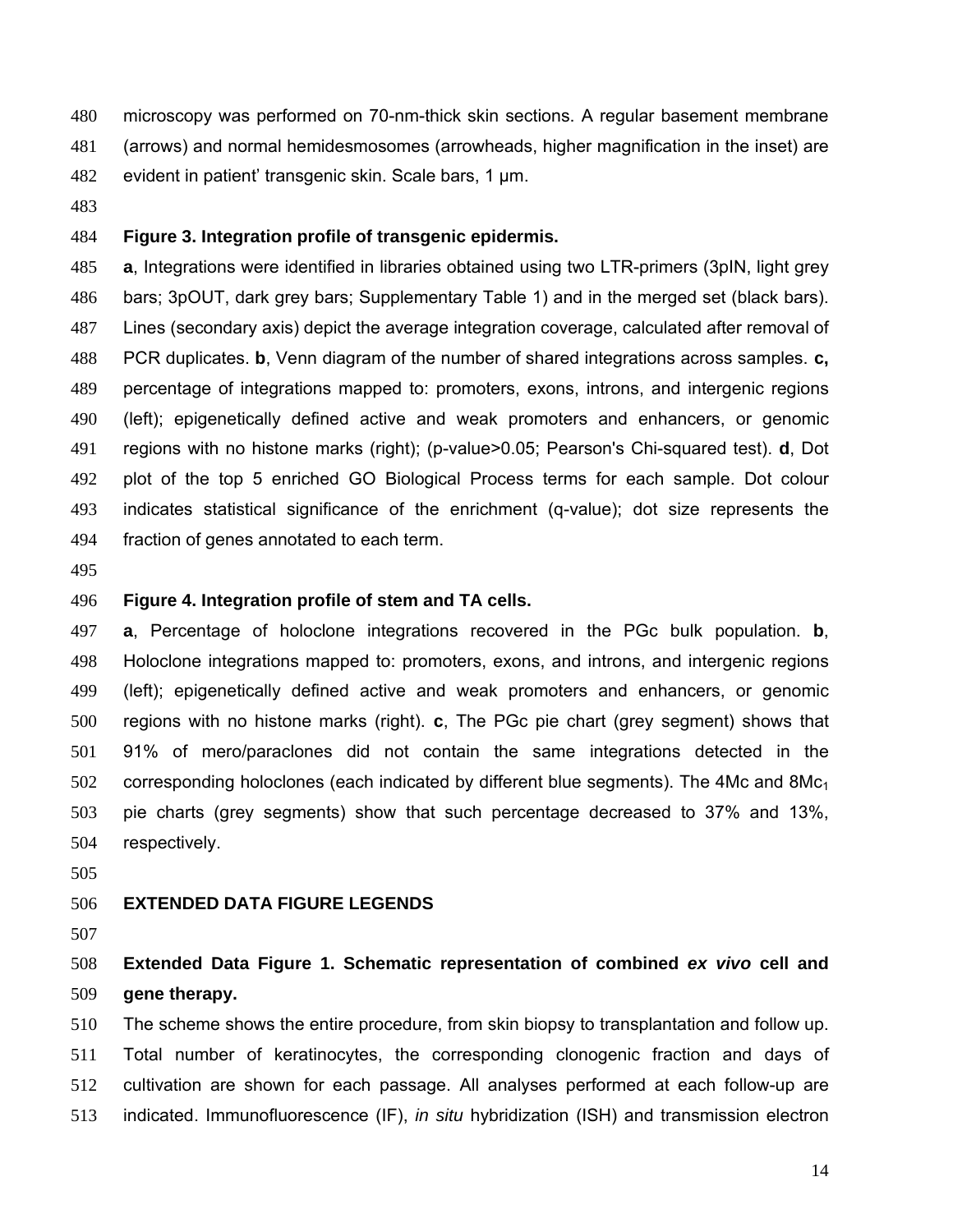- microscopy (TEM) were performed on randomly taken 0.2-0.4 mm<sup>2</sup> punch biopsies. Genome-wide analysis (NGS) was performed on Pre-Graft cultures (PGc) and on primary
- 516 cultures initiated from  $\sim$ 0.5 cm<sup>2</sup> biopsies taken from the left leg (4Mc and 8Mc2) and the
- right arm (8Mc1). Clonal analysis and tracing were performed on PGc, 4Mc and 8Mc1
- 

# **Extended Data Figure 2. Regeneration of the epidermis by transduced keratinocyte cultures.**

**a**, Preparation of a dermal wound bed at the time of transplantation. **b**, Transplantation on the left arm of plastic-cultured epidermal grafts, mounted on a non-adhering gauze (asterisks). **c**, The engrafted epidermis (asterisks) is evident upon removal of the gauze (arrows), 10 days after grafting. **d**, Regenerated epidermis on the left arm at 1 month. **e**,**f**, Transplantation (**e**) and engraftment (**f**) of both plastic-cultured (asterisk) and fibrin-cultured (arrow and inset in **e**) grafts on the left leg. **f** (inset), Complete epidermal regeneration is evident at 1 month. **g**, The back of the patient was covered by fibrin-cultured grafts (inset). **h**, Complete epidermal regeneration was observed at 1 month, with the exception of some areas marked by the asterisks. Islands of epidermis were observed inside those denuded areas (arrows). **i**, Within 4 months, the regenerated epidermis surrounding the open lesions and the epidermal islands detected within those open lesions spread and covered the denuded areas.

### **Extended Data Figure 3. Restoration of a normal dermal-epidermal junction.**

**a**, Hematoxylin/Eosin staining of skin sections (7-μ-thick) prepared from normal skin and from the patient at admission and at 4, 8 and 21-months follow-up. Black arrows show ruptures at the epidermal-dermal junction. Scale bar, 20 μm. **b**, Sections (7-μ-thick) from normal skin, the patient's skin at admission and 21 months after transplantation were immunostained using laminin 332-α3, laminin 332-γ2, α6 integrin and β4 integrin antibodies. **c**, Adhesion of cohesive cultured epidermal sheets. Upper panel: spontaneous detachment (arrow) of confluent laminin 332-β3 null patient's keratinocyte cultures. Lower panel: genetically corrected patient's cultures remained firmly attached to the substrate. As with normal control cells, their detachment would have required prolonged enzymatic treatment. **d**, The absence of a humoral immune response to the transgene product was verified by indirect immunofluorescence performed on monkey esophagus and normal human split skin (NH-SS) sections, using the patient's plasma taken 21 months after transplantation. An anti-human laminin-332 antibody (anti-GB3) was used as positive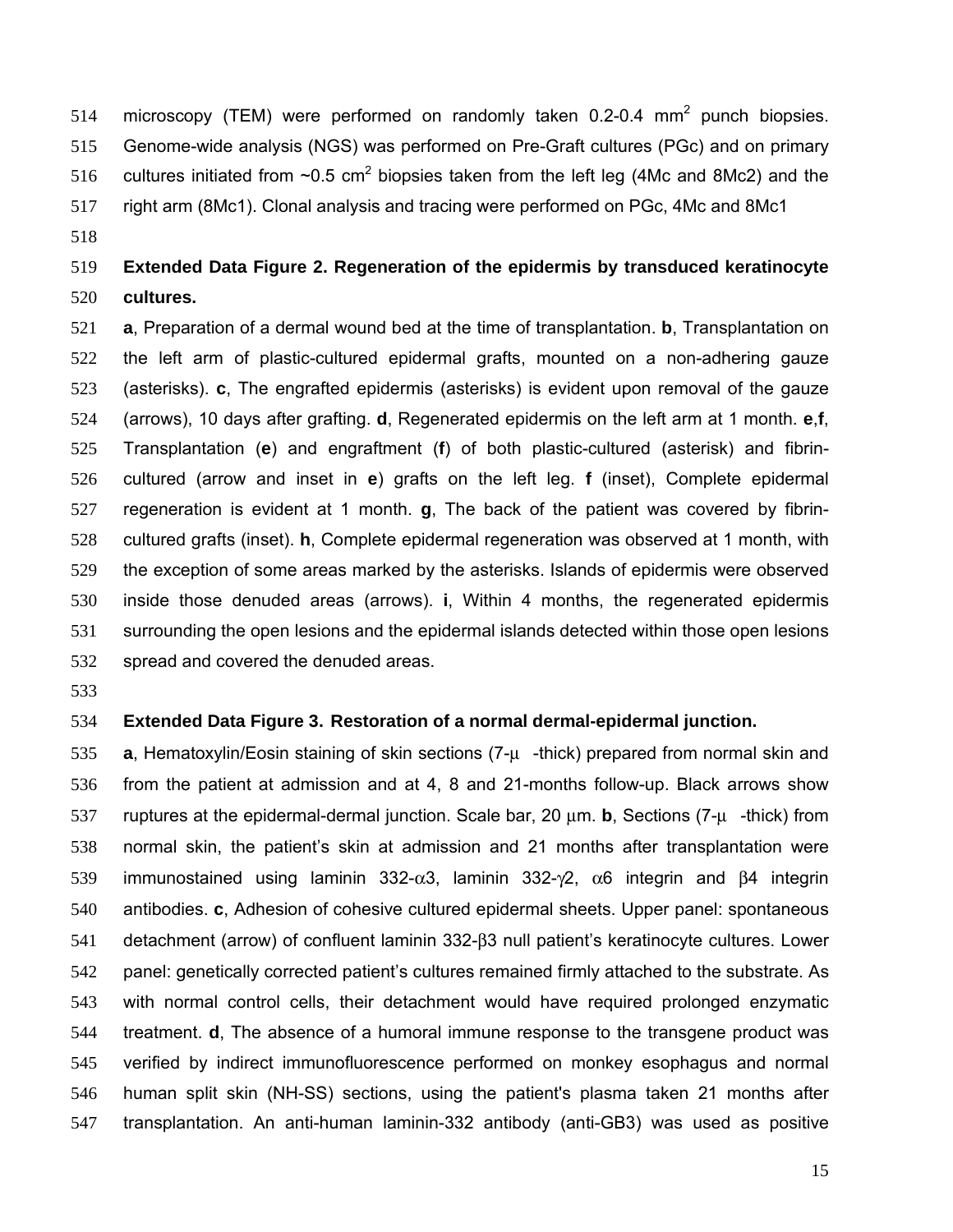control (C+). A healthy donor's plasma was used as negative control (C-). Arrows denote

the expected localization of the laminin-332 labelling. Scale bar 100 μm.

## **Extended Data Figure 4. Schematic model of epidermal stem/progenitor function.**

552 Clonogenic progenitors (blue cells) contained the original skin biopsy and in 8.472 cm<sup>2</sup> of transgenic epidermis are indicated. Stem cells, detected as holoclones (pink cells), were identified by clonal analysis (Methods and Extended Data Fig. 5). The number of holoclones contained in the primary culture has been estimated. The schematic model posits the existence of specific long-lived stem cells generating pools of short-lived progenitors (Hypothesis 1) or a population of equipotent epidermal progenitors (Hypothesis 2). The number of integrations predicted by the Chapman-Wilson capture and re-capture model and formally detected by NGS analysis in 4Mc, 8Mc1 and 8Mc2 (right part of the panel) is consistent with the number of transplanted holoclones, hence fosters Hypothesis 1.

## **Extended Data Figure 5. Clonal analysis scheme.**

Sub-confluent cultures were trypsinized, serially diluted and inoculated (0.5 cell/well) onto 96-multiwell plates containing irradiated 3T3-J2 cells. After 7 d of cultivation, single clones were identified under an inverted microscope (Scale bar, 100μm), trypsinized, transferred to 2 dishes and cultivated. One dish (1/4 of the clone) was fixed 12 d later and stained with Rhodamine B for the classification of clonal type. The clonal type was determined by the percentage of aborted colonies formed by the progeny of the founding cell. The clone was scored as holoclone when 0–5% of colonies were terminal. When 95-100% of colonies were terminal (or when no colonies formed), the clone was classified as paraclone. When the amount of terminal colonies was between 5% and 95%, the clone was classified as meroclone. The second dish (3/4 of the clone) was used for integration analysis after 7 d of cultivation.

## **Extended Data Figure 6. Determination of provirus copy number.**

Quantitative PCR (qPCR) was performed on genomic DNA of pre-graft cultures (PGc), primary cultures generated at 4 months (4Mc) and 8 months (8Mc1, 8Mc2) follow-up and selected holoclones (PRE.G\_H1, PRE.G\_H10, FU4m\_H1-11, PRE.G\_H7). All values are 580 represented as the mean of 2 independent qPCR  $\pm$  SEM.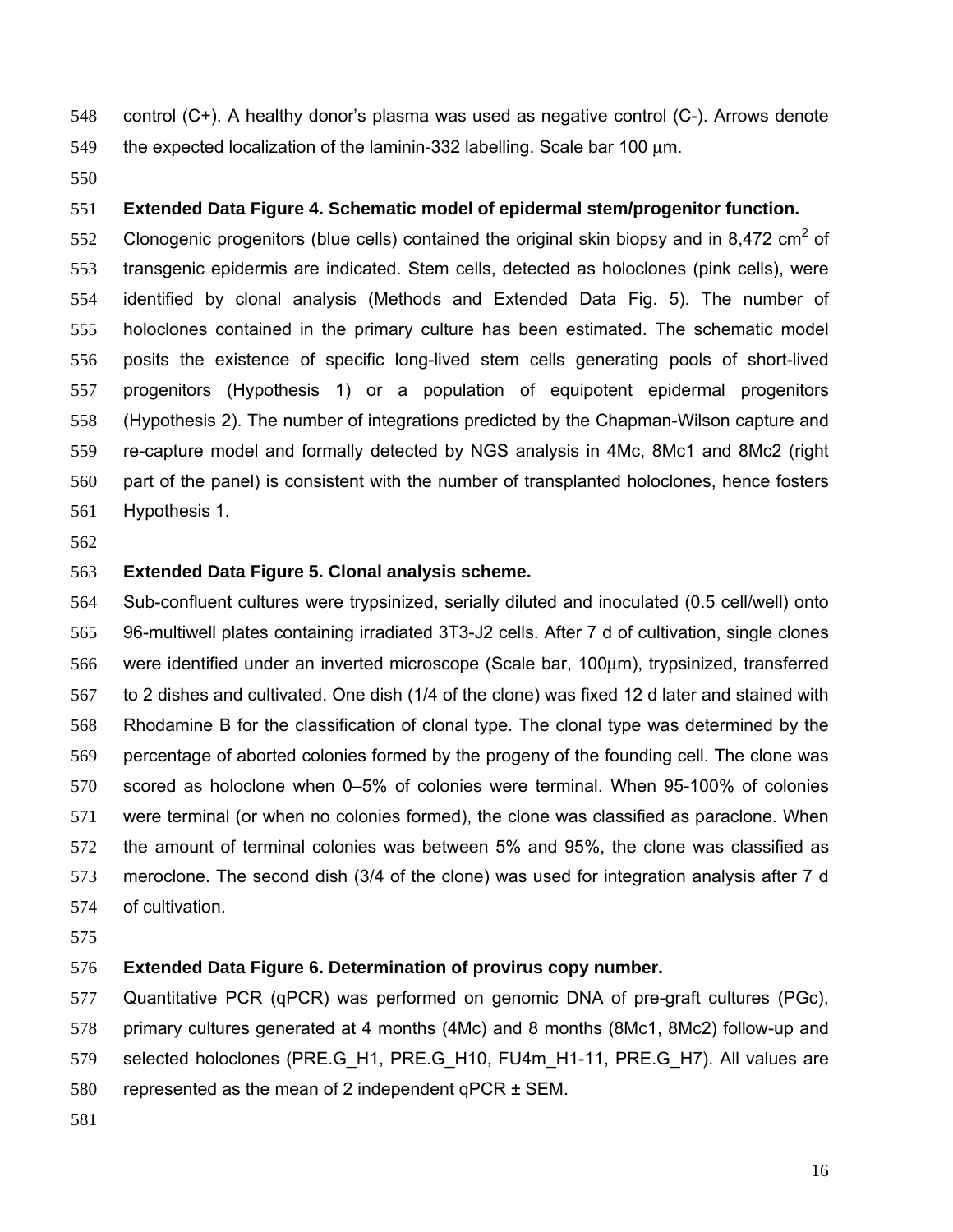# **Extended Data Figure 7. Schematic model of holoclone tracing in the regenerated patient's epidermis.**

Transgenic epidermal cultures (PGc) contain of a mixed population of clonogenic basal stem cells (blue) and TA progenitors (grey). Upon engraftment and initial epidermal regeneration, both stem and TA cells can proliferate and eventually generate suprabasal terminally differentiated cells. Upon epidermal renewal (4 and 8 months), the short-lived TA progenitors (grey) are progressively lost. The long-lived stem cells then generate new pools of TA progenitors (now blue basal cells), which will produce terminally differentiated cells (suprabasal blue cells).

### **Extended Data Figure 8. Clinical data.**

During hospitalization, the patient's inflammatory and nutritional status was documented by blood concentration of **a**, C-reactive protein (CRP) and **b**, albumin. The time course of biopsy sampling (marked by "B") and epidermal culture transplantation is given by the arrows. The linear regressions visualize the trend of pre graft (dotted) and post graft (black line) progressions. The red line within the CRP time course demonstrates the CRP-limit, which is considered as a criterion for severe inflammation. These data demonstrate the critical situation of the patient at admission and before transplantation and the improvement of his general status upon epidermal regeneration.

**Extended Data Table 1. a.** Enrichment of cancer-related biological process in genes harboring an insertion. Statistical significant enrichments at a 95% confidence level (q-604 value  $\leq$  0.05 in a Fisher's exact test) are in bold. GO categories were selected to represent the cancer hallmarks described in Hanahan D, Weinberg RA. Cell. 2011 Mar 4;144(5):646- 74. **b.** Genomic and functional annotations of integrations in holoclones.

**Extended Data Table 2.** Clonal analysis was performed on pre-graft cultures (PGc), a graft ready for transplantation (Graft) and on primary cultures established at 4 (4Mc) and 8 (8Mc1) months after grafting. H, M and P indicate holoclones, meroclones and paraclones, respectively. Frequency indicates the percentage of holoclones detected.in the population of clonogenic keratinocytes. Graft was not used for LAM-PCR or NGS analyses but for holoclone quantification as part of quality control of the process.

- 
- **METHODS**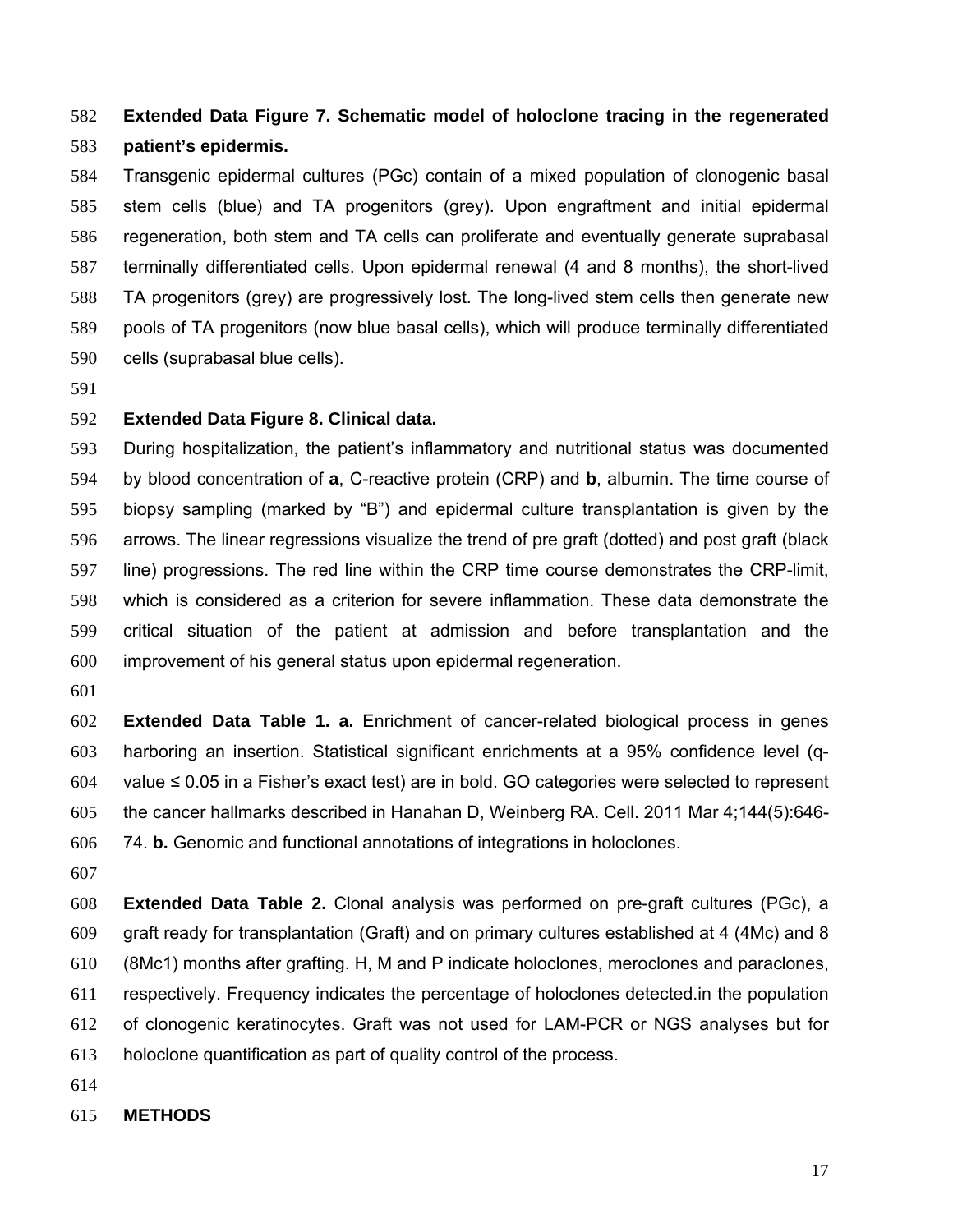### **Ethics statement**

Five weeks after the patient's admission, we considered a palliative treatment, as the clinical situation had deteriorated. The patient's father asked for possible experimental treatments. We informed the parents on the possibility of the transplantation of genetically modified epidermal cultures. With the help of an interpreter, the parents were informed that the aforementioned procedure had been applied only on two patients with epidermolysis bullosa and on limited body sites. They were also informed that, given the patient's critical conditions, the complexity of the entire surgical procedure needed for graft application could have been itself lethal. The potential risk of tumour development within the transplant was also discussed. As the parents still expressed their wish to use this experimental procedure, the local research ethics committee of the Medical Faculty of the Ruhr-University Bochum, contacted in July 2015, gave its approval to perform the procedure if responsible authorities approved the proposed treatment in our patient. We contacted the Paul-Ehrlich-Institut, which referred the request to the District Council of Arnsberg. The District Council of Arnsberg, North Rhine-Westphalia, Germany, which was responsible for the approval of committed treatments with new medical products, authorized the compassionate use of combined *ex vivo* cell and gene therapy in August 2015. The District Council of Duesseldorf, North Rhine-Westphalia, Germany, approved the genetic engineering work according to the Act on Genetic Engineering §9 Abs. 2 GenTG on the basis of the pre-existing approval for the Gene Technology Lab Security Level 2, which had been amended to the operating room of the BG University Hospital Bergmannsheil, Ruhr-University Bochum in August 2015.

The entire procedure used to prepare the transgenic epidermis has been previously scientifically reviewed and evaluated by the Italian Ministry of Health and approved by the ethical review board of the University of Modena and Reggio Emilia, both of which approved a phase I/II clinical trial with the very same transgenic cultures in June 2015. Similarly, the Austrian regulatory authorities scientifically reviewed and approved 2 additional clinical trials envisaging the use of very similar transgenic cultures, the only difference being the transgene used in the vector.

All procedures were performed in adherence to the last available (2008) version of the International Society for Stem Cell Research (ISSCR) "Guidelines for the Clinical Translation of Stem Cells". Since all legal requirements currently required in Germany to obtain the approval for the treatment were fully met and the clinical condition of the patient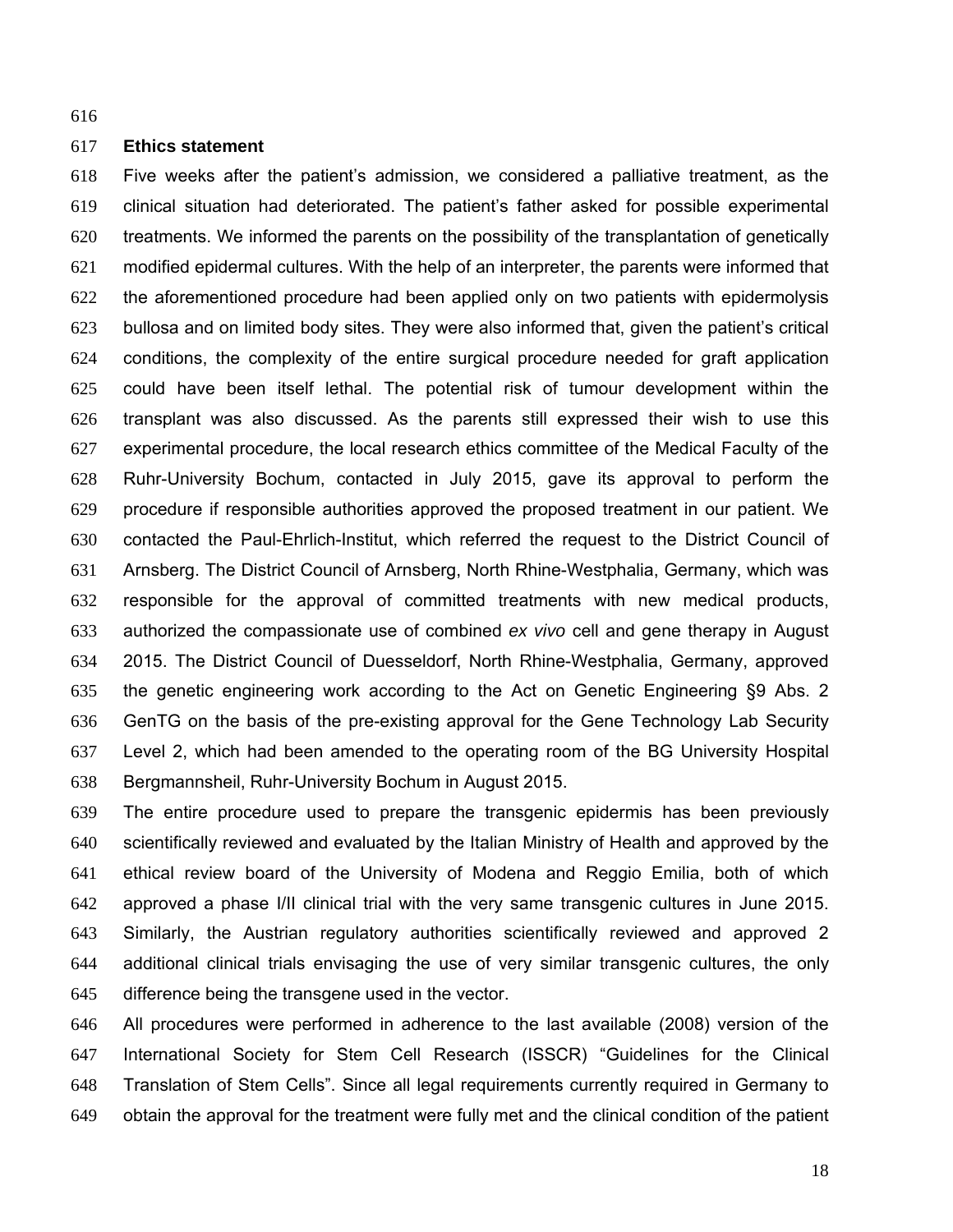was rapidly deteriorating, we opted to proceed with the life saving treatment, which was started in September 2015, after obtaining the parents' informed consent. All documents were presented to the parents in German and their native language translated by an accredited translator. The patient's parents also consented on the publication of photographs and medical information included in this publication. All photographs were presented to them before signing the consent forms.

### **Patient, clinical course, surgical, and post-operative procedures.**

Since birth, the patient repeatedly developed blisters, upon minor trauma, on the back, the limbs and the flanks, which occasionally caused chronic wounds persisting up to one year. Six weeks before the actual exacerbation, his condition deteriorated with the development of massive skin lesions. One day prior to admission, he developed fever followed by massive epidermal loss. He was admitted to a tertiary care hospital where topical wound care was performed using absorbable foam dressings (Mepilex, Mölnlycke Healthcare, Erkrath, Germany). As the patient appeared septic with elevated infection parameters, he initiated systemic antibiotic treatment with meropenem and vancomycin. Severe electrolyte imbalances required parenteral substitution of sodium, potassium, and magnesium. Swabs revealed *Staphylococcus aureus* and *Pseudomonas aeruginosa*. Due to the large wound area and further deterioration of his clinical condition, the patient was transferred to the paediatric burn centre of the Ruhr-University 4 days later. At admission, he suffered 670 complete epidermal loss on  $\sim$ 60% of total body surface area (TBSA), affecting all limbs, the back and the flanks. The patient was febrile, cachectic, with a total body weight of 17 672 kg (below  $3<sup>rd</sup>$  percentile), had signs of poor perfusion and C-reactive protein (CRP) was 150 mg/L. Antibiotic treatment was continued according to microbiologic assessment with flucloxacilline and ceftazidime. Retrospectively, the diagnosis of staphylococcal scalded skin syndrome was suspected due to flaky desquamations appearing 10 d after the symptoms began and *Staphylococcus aureus* was found on swabs. The iscorEB clinician score<sup>29</sup> was rated at 47. We initiated aggressive nutritional therapy by nasogastric tube (1100-1300 kcal/d) and additional parenteral nutrition (700 kcal/d kcal/kg/d, glucose 4 g/kg/d, amino acids 3 g/kg/d, fat 1.5 g/kg/d) according to his nutritional demands calculated using the Galveston formula. A necessary intake of about 1800 kcal/d was determined. Vitamins and trace elements were substituted as needed since zinc, selenium, and other trace elements were below the detection threshold. Beta-adrenergic 683 blockade with propranolol was also started, as with severe burns<sup>30</sup>. Due to bleeding during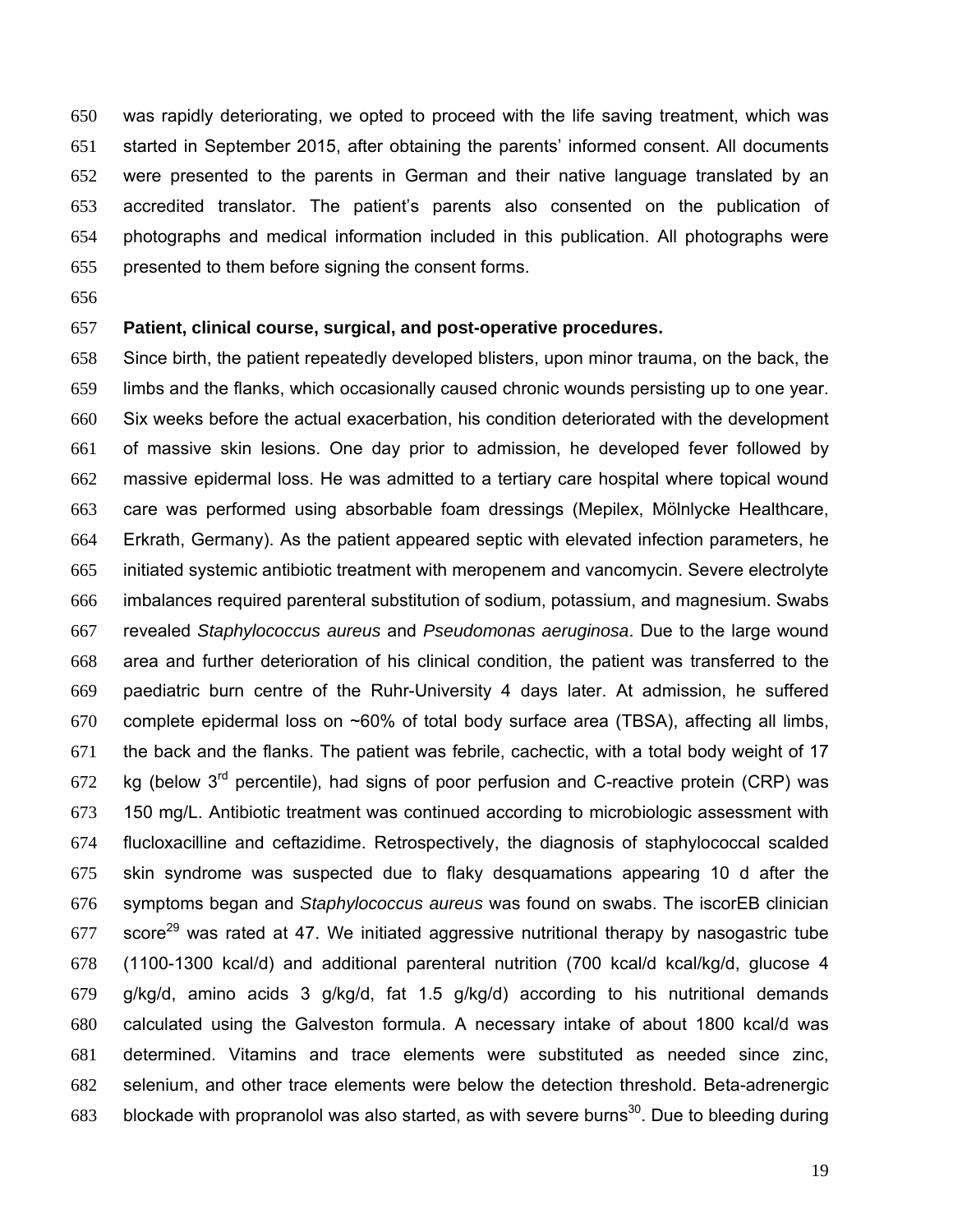dressing changes and on-going loss of body fluids from the widespread skin erosions, the transfusion of 300 ml packed red blood cells was required every 7 to 12 days to keep the Hb value above 6-7 g/dl, and 20 g albumin were substituted once per week to keep albumin levels above 2.0 g/dl. Patient care was performed in accordance with the 688 epidermolysis bullosa treatment guidelines<sup>31</sup>. The patient was bathed in povidone-iodine (PVP) solution or rinsed with polyhexanide-biguanide solution (PHMB) under general anaesthesia, first on a daily basis and subsequently every other day. We also employed several topical wound dressings and topic antimicrobials, including PHMB-gel and PVP ointment, without any significant impact on wound healing. However, wounds became cleaner and *Staphylococcus aureus* were no longer detectable for several weeks. The patient had persistent systemic inflammatory response syndrome (SIRS) with spiking fevers, wasting, and high values of acute-phase proteins (CRP, ferritin). He had chronic pain necessitating comprehensive drug management using fentanyl, dronabinol, gabapentin, amitryptiline and NSAIDs. Antibiotic treatment was continued according to swabs taken once weekly; swabs revealed intermittent wound infection with *Pseudomonas aeruginosa* and in the course *Enterobacter cloacae*, *Enterococcus faecalis* and again *Staphylococcus aureus*. Treatment was changed biweekly omitting glycopeptides, carbapenemes and other drugs of last resort using mainly ceftazidime, cefepime, ampicilline, flucloxacilline, and tobramycin. Due to his life-threatening condition, we performed an unsuccessful allotransplantation of split-thickness skin grafts taken from his father. Despite an initial engraftment, complete graft loss occurred 14 days post-transplantation. Treatment attempts with Suprathel (Polymedics Innovation GmbH, Denkendorf, Germany), amnion, and glycerol preserved donor skin (Glyaderm, Euro Tissue Bank, Beverwijk, Netherlands) were unsuccessful as well. Further treatment attempts were judged to be futile by several experts in this field. After 5 weeks at the intensive care unit, the patient no longer tolerated nutrition via nasogastric or duodenal tube and began to vomit after small amounts of food. Due to massive hepatosplenomegaly, a PEG or PEJ was not feasible. A Broviac catheter was implanted and total parenteral nutrition was begun (1500 kcal/d, glucose 14 g/kg/d, amino acids 4 g/kg/d, fat 2 g/kg/d). Following an attempt of increased fat administration via parenteral nutrition, the patient developed a pancreatitis that resolved after omitting fat from the parenteral nutrition for a few days. With this nutritional regimen the patient's weight remained stable and blood glucose below 150 mg/dl was obtained without insulin administration. At this point, palliative care seemed the only remaining option. Because of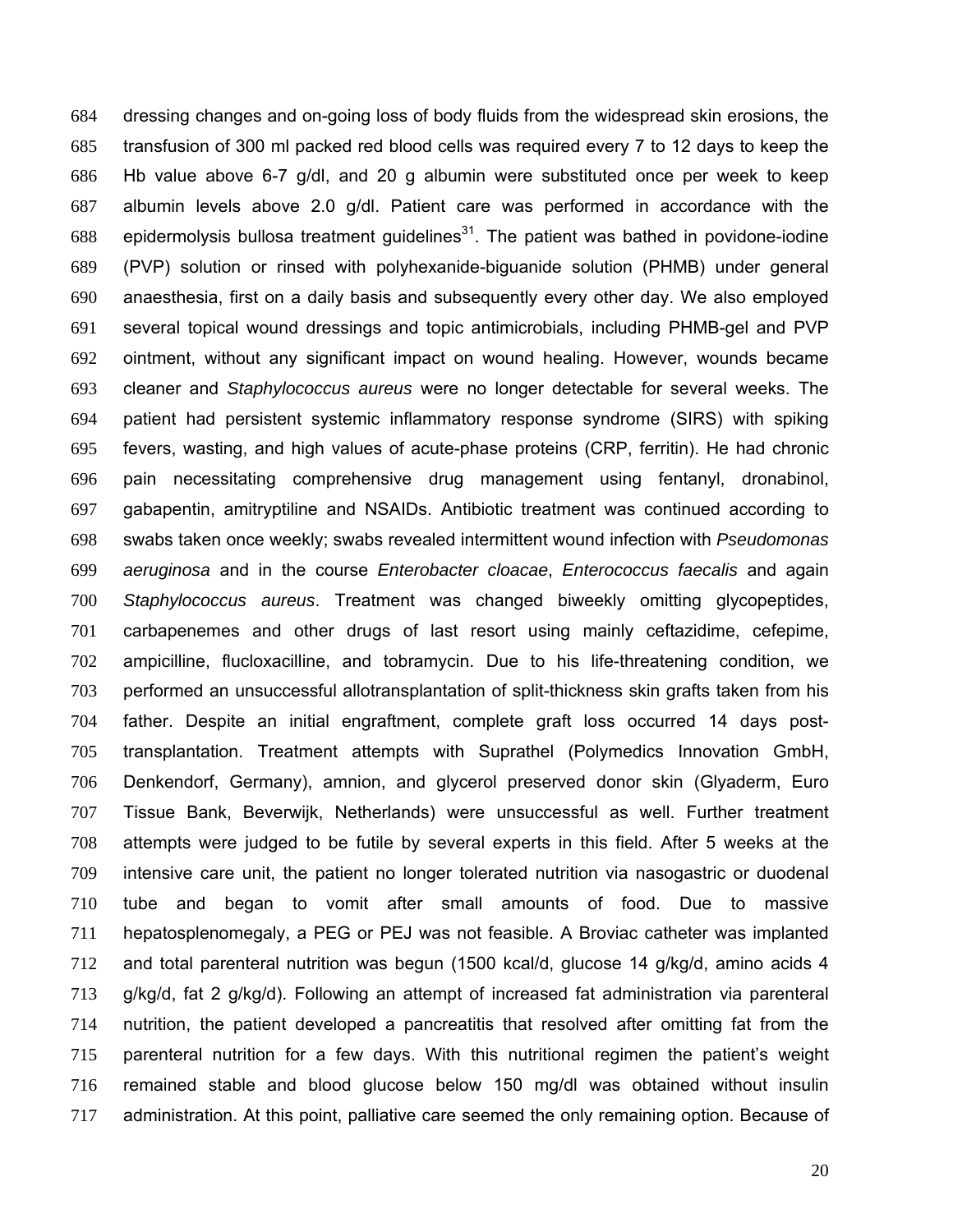the very poor short-term prognosis, we decided to start an experimental therapy approach using autologous epidermal stem cell-mediated combined *ex-vivo* cell and gene therapy (see Ethics Statement). Transgenic grafts were prepared, free of charge, under Good Manufacturing Practices (GMP) standards by Holostem Terapie Avanzate S.r.l. at the the Centre for Regenerative Medicine "*Stefano Ferrari*", University of Modena and Reggio Emilia, Modena, Italy. On October 2015, we performed the first transplantation of transgenic cultures on the 4 limbs (and part of the flanks). At that time, the patient suffered complete epidermal loss on ~80% of his body and still needed transfusion of 300 ml packed red blood cells every 7 to 12 days and 20 g albumin once per week to keep the albumin level above 2.0 g/dl. He continued suffering from spiking fevers, wasting, and high values for acute-phase proteins (CRP, Ferritin). Wounds were colonized with *Staphylococcus aureus* and *Escherichia coli*. Perioperative antibiotic therapy was performed with flucloxacilline, ceftazidime and ciprofloxacine. Under general anaesthesia, a careful and thorough disinfection with octenidine dihydrochloride (Schuelke & Mayr, Norderstedt, Germany) and surgical debridement of all limbs and flanks was performed, both with copper sponges and surgical knife. The debrided areas demonstrated a good perfusion with intact dermis. After achieving haemostasis using epinephrine soaked gauze, 735 all debrided areas were washed thoroughly with saline to prevent epinephrine contact with cultured grafts. Grafts were carefully transplanted on the denuded, debrided areas and covered with Adaptic, a non-adhering dressing (Systagenix Wound Management, Gargrave, UK) and sterile dressing. Post-operatively, as total immobilization was recommended after the transplantation, the patient was maintained under continuous isoflurane sedation for 12 days using the AnaConDa system (SedanaMedical, Uppsala, Sweden). A catheter related blood-stream infection was successfully treated with vancomycin and meropeneme. Despite the use of clonidine and propofol, the patient developed a severe delirium after the isoflurane sedation, which was solved by levomepromazine. Engraftment was evaluated at 8-14 days. Epidermal regeneration was evaluated at 1 month (see text). Following the first transplantation, regular weekly transfusion of red blood cells and infusion of albumin was no longer necessary. The general condition improved and enteral nutrition became feasible again with the patient tolerating up to 400 kcal/d via nasogastric tube complementing the parenteral nutrition (1500 kcal/d, glucose 14 g/kg/d, amino acids 4 g/kg/d, fat 2 g/kg/d)<sup>32</sup>. On November 2015, a second transplantation was performed on the dorsum, the buttocks (and small areas on the shoulders and the left hand). These wounds were colonized with *Staphyloccus*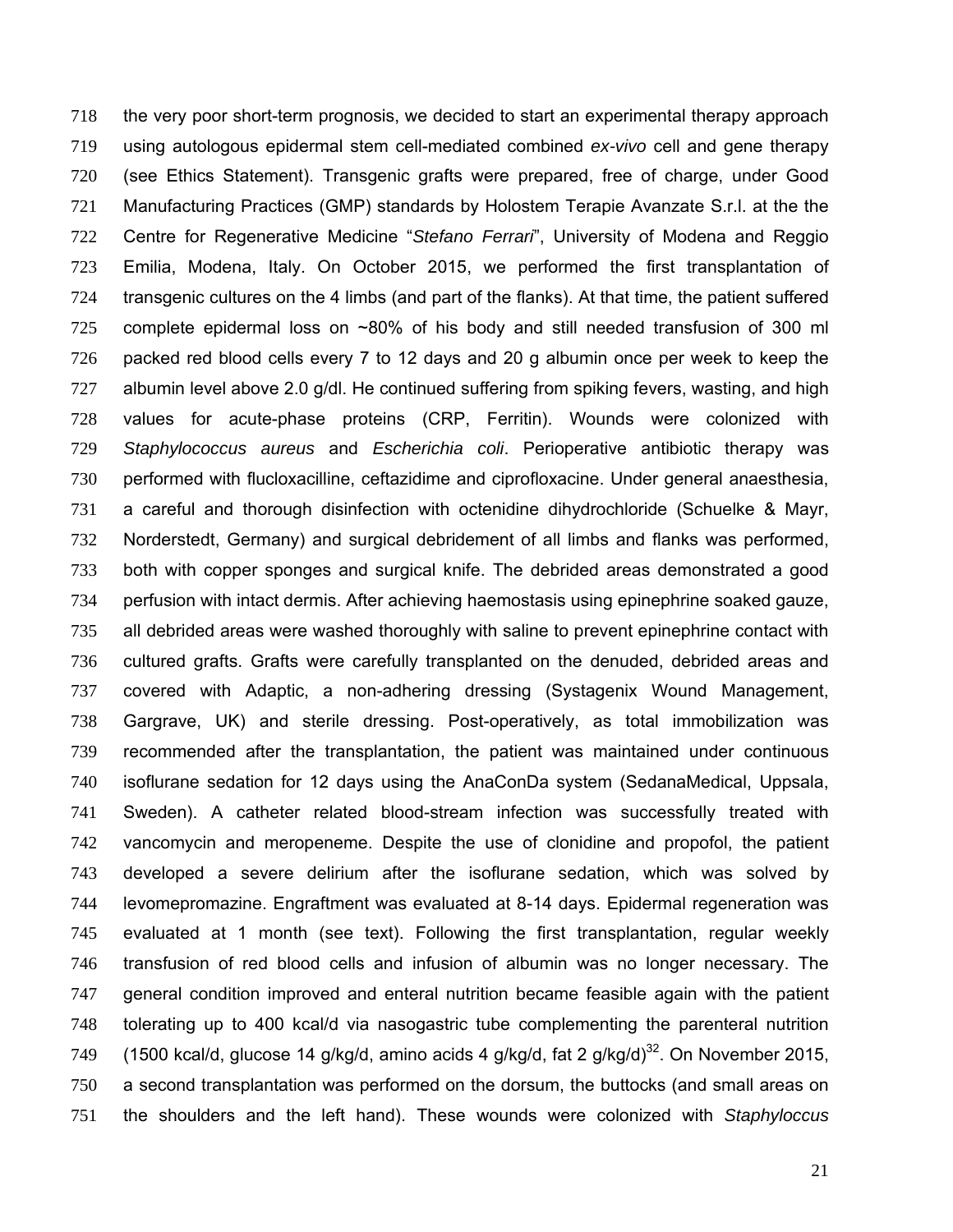*epidermidis* and *Enterococcus faecium* at the time of transplantation. Antibiotic treatment was done with vancomycin and ceftazidime due to suspected infection of the Broviac catheter. However, due to the high risk and severe side effects of long-term sedation, the patient was not sedated after the second transplantation. All dressings at the back and the buttocks had to be removed due to infection with *enterococcus faecium* four days after transplantation. Topical antimicrobial therapy using polihexanide was started. On the dorsum, the graft healed in the following four weeks despite the early infection, and a stable skin without blister formation appeared (see text). Four weeks after the second transplantation, the CRP values remained below 100 mg/L and the patient was no longer febrile (Extended Data Fig. 8). Complete enteral nutrition became feasible again. The affected body surface area remained below 10% TBSA. On January 2016, we performed a third procedure in a similar fashion covering the remaining defects on flanks, thorax, right thigh, right hand, and shoulders. These wounds were colonized with *Staphylococcus epidermidis*. The transplanted cells engrafted well. The patient could be withdrawn from 766 his analgesics. The Broviac catheter was removed and the patient was discharged 7  $\frac{1}{2}$ months after admission. At this time, he still had minor defects on the right thigh and the buttocks (Fig. 1 and Extended Data Fig. 2). The iscorEB clinical score was 12. The transplanted skin was clinically stable and not forming blisters. The child returned back to regular elementary school on March 2016.

### **Cell lines.**

**3T3J2 cell line.** Mouse 3T3-J2 cells were a gift from Prof. Howard Green, Harvard Medical School (Boston, MA, USA). A clinical grade 3T3-J2 cell bank was established under GMP standards by a qualified contractor (EUFETS, GmbH, Idar-Oberstein, Germany), according to the ICH guidelines. GMP-certified 3T3-J2 cells have been 777 authorized for clinical use by national and European regulatory authorities and cultured in Dulbecco's modified Eagle's medium (DMEM) supplemented with 10% irradiated calf serum, glutamine (4 mM) and penicillin-streptomycin (50 IU/ml).

**MFG-LAMB3-Packaging cell line.** A retroviral vector expressing the full-length 3.6-kb *LAMB3* cDNA under the control of the MLV LTR was constructed by cloning a 3.6-kb of 782 LAMB3 cDNA (Gene Bank Accession  $\#Q$ 13751) into MFG-backbone  $^{13}$ . A 5' fragment of LAMB3 cDNA (563bp) from the ATG to StuI site was obtained by PCR using as template 784 the LB3SN plasmid . The PCR product was cloned into NcoI and BamHI sites of MFG-vector. The second fragment of LAMB3 cDNA (3050bp) was obtained from LB3SN by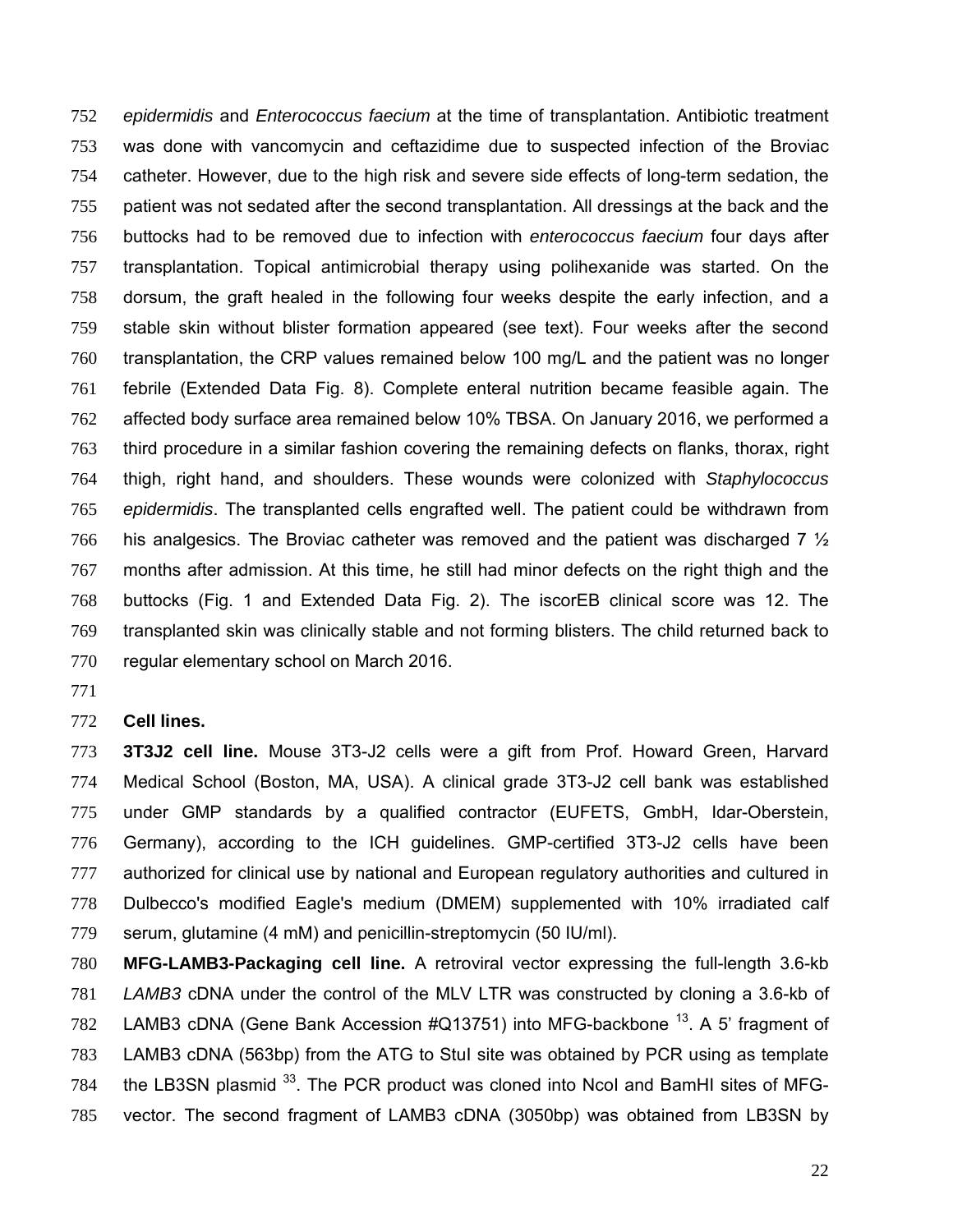enzyme digestion from StuI to XmnI and cloned into MGF-vector into StuI site. The entire cDNA of LAMB3 was fully sequenced. The Am12-MGFLAMB3 producer cell lines were 788 generated by transinfection in the amphotropic Gp+*envAm12* packaging cell line <sup>34</sup>. 789 Briefly, plasmid DNA was introduced into the GP+E86 ecotropic packaging cell line by standard calcium phosphate transfection. Forty-eighth ours after transfection, supernatant was harvested and used to infect the amphotropic packaging cell line GP+envAml2 ATCC in° CRL 9641<sup>13</sup> for 16h in the presence of 8 ug/ml Polybrene. Infected Am12 cells were clonally selected in HXM medium supplemented with 10% FCS, and containing 0.8mg/ml G418 and 0.2mg/ml hygromycin B (Sigma). Single colonies were screened for human LAMΒ3 production by immunofluorescence using an antibody specific for LAMΒ3 6F12 monoclonal antibody (from Dr. Patricia Rousselle, CNRS, Lyon) and for viral titer. The 797 resulting producer cell lines showed a viral titer of  $2X10^6$  colony-forming units (cfu). A master cell bank of a high-titer packaging clone (Am12-*LAMB3* 2/8) was made under GMP standards by a qualified contractor (Molmed S.p.A, Milan, Italy) according to the ICH guidelines and cultured in DMEM supplemented with 10% irradiated fetal bovine serum, glutamine (2 mM), and penicillin-streptomycin (50 IU/ml). All certifications, quality and safety tests (including detection on viruses and other micro-organisms both *in vitro* and *in vivo*) were performed under GMP standards for both cell lines.

**Generation of genetically corrected epidermal sheets and graft preparation.** Primary cultures were initiated from skin biopsy taken from a non-blistering area of inguinal region. Transgenic cultured epidermal grafts were prepared under GMP standards by Holostem Terapie Avanzate S.r.l. at the Centre for Regenerative Medicine "*Stefano Ferrari*", 809 University of Modena and Reggio Emilia, Modena, Italy. Briefly, a 4-cm<sup>2</sup> skin biopsy was minced and trypsinized (0.05% trypsin and 0.01% EDTA) at 37°C for 3h. Cells were 811 collected every 30 min, plated  $(2.7x10<sup>4</sup>$  cells/cm<sup>2</sup>) on lethally irradiated 3T3-J2 cells 812 (2.66x10<sup>4</sup> cells/cm<sup>2</sup>) and cultured in 5%  $CO<sub>2</sub>$  and humidified atmosphere in keratinocyte growth medium (KGM): DMEM and Ham's F12 media (2:1 mixture) containing irradiated fetal bovine serum (10%), insulin (5 μg/ml), adenine (0.18 mM), hydrocortisone (0.4 μg/ml), cholera toxin (0.1 nM), triiodothyronine (2 nM), glutamine (4 mM), epidermal growth factor (10 ng/ml), and penicillin-streptomycin (50 IU/ml). Sub-confluent primary cultures were trypsinized (0.05% trypsin and 0.01% EDTA) at 37°C for 15-20 minutes and seeded 818 (1.33x10<sup>4</sup> cells/cm<sup>2</sup>) onto a feeder-layer (8x10<sup>4</sup> cells/cm<sup>2</sup>) composed of lethally irradiated 819 3T3-J2 cells and producer GP+*envAm12-LAMB3* cells<sup>12</sup> (a 1:2 mixture) in KGM. After 3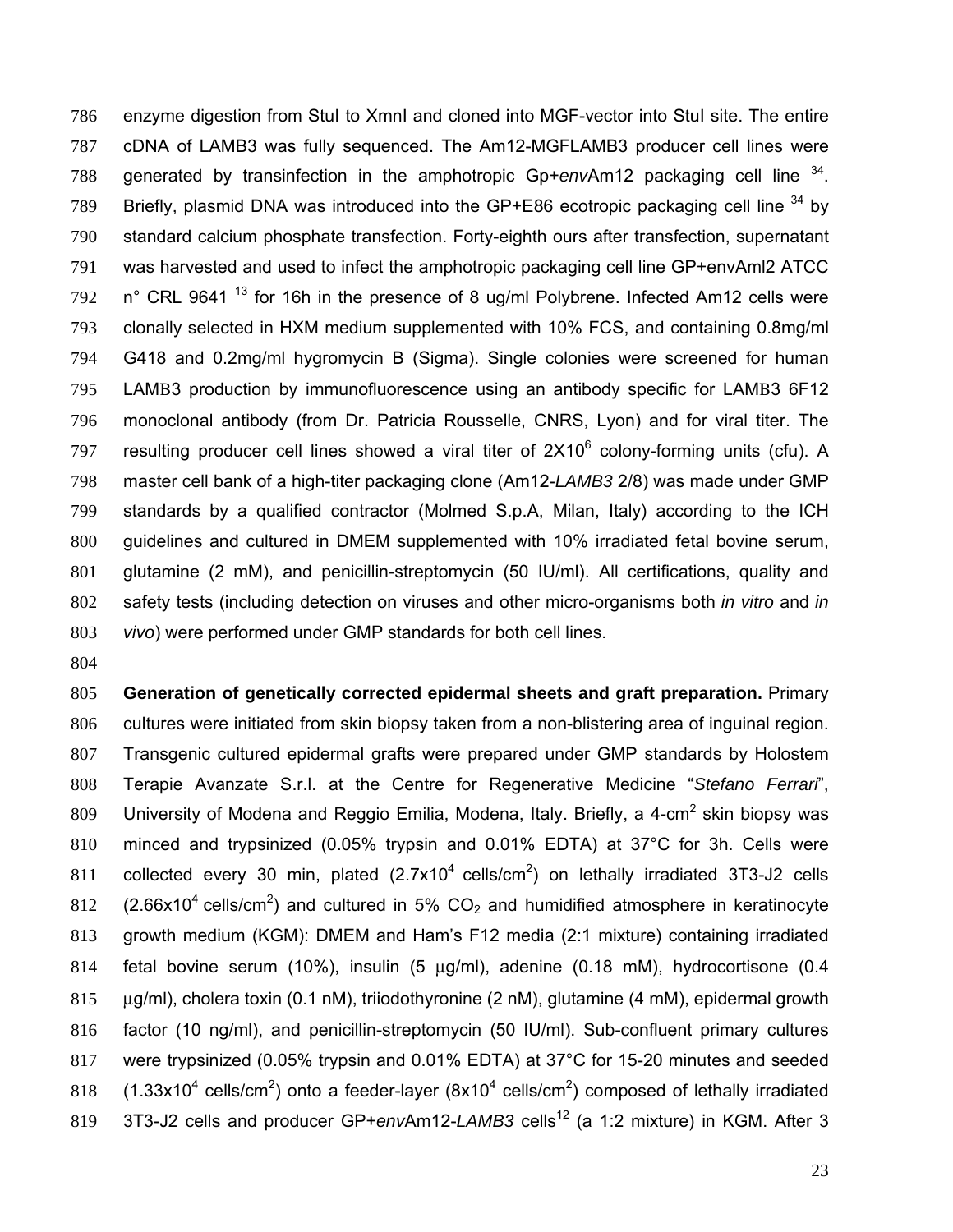days of cultivation, cells were collected and cultured in KGM onto a regular 3T3-J2 feeder-layer. Sub-confluent transduced cultures were pooled, re-suspended in KGM supplemented with 10% glycerol, aliquoted, and frozen in liquid nitrogen (36 vials,  $5x10^6$ ) cells/vial). At each step, efficiency of colony formation (CFE) by keratinocytes was determined by plating 1000 cells, fixing colonies with 3.7% formaldehyde 12 days later and staining them with 1% Rhodamine B.

For the preparation of plastic-cultured grafts, transduced keratinocytes were thawed and 827 plated (1x10<sup>4</sup> cells/cm<sup>2</sup>) on 100 mm culture dishes containing lethally irradiated 3T3-J2 cells and grown to confluence in KGM with no penicillin-streptomycin. Grafts were then detached with Dispase II, 2.5 mg/ml (Roche Diagnostics S.p.a.) and mounted basal side up on sterile non-adhering gauze (Adaptic, Systagenix Wound Management, Gargrave, 831 UK). For fibrin-cultured grafts, fibrin gels were prepared in 144 cm<sup>2</sup> plates (Greiner, Stuttgart, Germany) as described<sup>10,12,35</sup>. Fibrin gels consisted of fibrinogen (23.1 mg/ml) 833 and thrombin  $(3.1|U/m)$  in NaCl  $(1\%)$ , CaCl<sub>2</sub>  $(1m)$  and Aprotinin  $(1786 \text{ K} \cup 1/m)$ . 834 Transduced keratinocytes were thawed and plated (1x10<sup>4</sup> cells/cm<sup>2</sup>) on lethally irradiated 3T3-J2 cells onto the fibrin gels and grown as above. Grafts were washed twice in DMEM containing 4 mM glutamine, and placed in sterile, biocompatible, non-gas-permeable polyethylene boxes containing DMEM and 4 mM glutamine. Boxes were closed, thermo-sealed and packaged into a sealed, sterile transparent plastic bag for transportation to the hospital.

# **Immunofluorescence (IF), In situ hybridization (ISH), transmission electron microscopy (TEM), Hematoxylin/Eosin staining and indirect immunofluorescence (IIF).**

The following antibodies were used for IF: mouse 6F12 monoclonal antibody to laminin 332-β, laminin 332-α3 BM165 mAb (both from Dr. Patricia Rousselle, CNRS, Lyon), laminin 332-γ2 D4B5 mAb (Chemicon), α6 integrin 450-30A mAb and β4 integrin 450-9D mAb (Thermo Fisher Scientific).

For immunofluorescence, normal skin biopsies were obtained as anonymized surgical waste, typically from abdominoplasties or mammoplasty reduction and used as normal control. Ethical approval for obtaining the tissue, patient information sheets, and consent forms have been obtained and approved by our institutions (Comitato Etico Provinciale, Prot. N° 2894/C.E.). The patient's skin biopsies were taken randomly, upon agreement patient information sheets and consent forms, at 4, 8 and 21 months. Skin biopsies were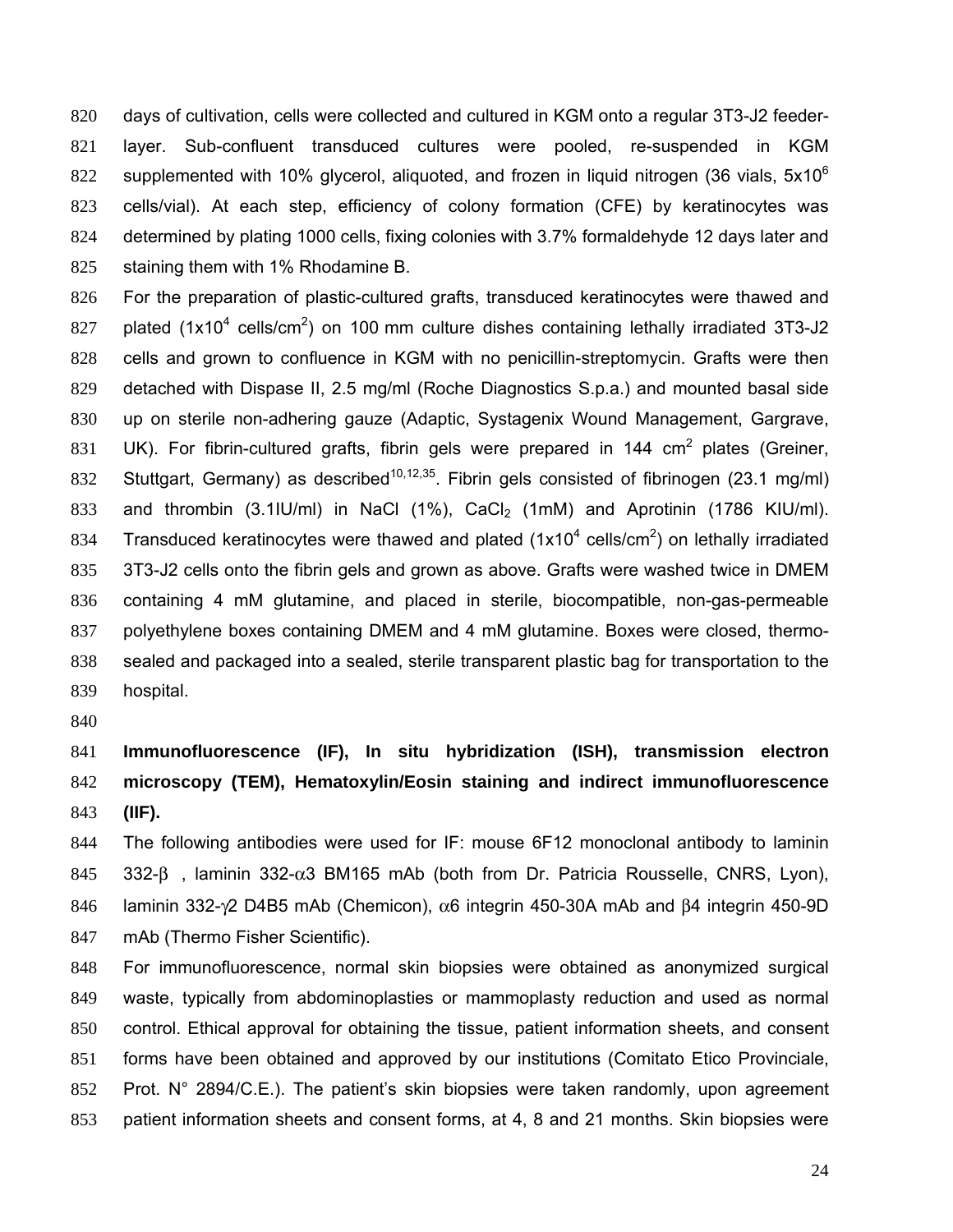washed in PBS, embedded in Killik-OCT (Bio-Optica) and frozen. Immunofluorescence was performed on 7μm skin sections (fixed in PFA 3%, permeabilized with PBS/triton 0.2% for 15 min at r.t. and blocked 1h at r.t with BSA 2% in PBS/triton 0.2%) using the previous described antibodies in BSA 2% in PBS/triton 0.2% and added to skin sections for 30 min at 37°C. Sections were washed 3 times in PBS/triton 0.1% and incubated with Alexa Fluor 488 goat anti-mouse (Life Technologies), diluted 1:2,000 in BSA 2%, PBS/triton 0.2% for 30 min at 37°C. Cell nuclei were stained with DAPI. Glasses were then mounted with Dako Mounting medium and fluorescent signals were monitored under a Zeiss confocal microscope LSM510meta with a Zeiss EC Plan-Neofluar 40x/1.3 oil immersion objective.

To assess the percentage of transduced colonies, 10,000 cells from the sub-confluent transduced PGc pool were plated on a chamber slide and cultivated for 5 days as above. Chamber slides were fixed in methanol 100% for 10 min at -20°C and immunofluorescence analysis was performed as above. Laminin 332-β positive colonies were counted under a Zeiss Microscope AXIO ImagerA1 with EC-Plan Neofluar 20x/0.5 objective.

*In situ* hybridization (ISH) was performed on 10μm skin sections. DIG-RNA probe synthesis was performed according to the manufacturer's instructions (Roche, DIG Labelling MIX). Primer pairs with Sp6/T7 promoter sequences (MWG Biotech) were used 872 to obtain DNA templates for in vitro transcription. The following vector-specific primers were used: 5'-Sp6-AGTAACGCCATTTTGCAAGG-3' (Tm 60°C) and 5'-T7- 874 AACAGAAGCGAGAAGCGAAC-3' (Tm 58°C)  $11,12$ . OCT sections were fixed in PFA 4% and permeabilized with proteinase K 5μg/ml and post-fixed in PFA 4%. Sections were then incubated in hybridization solution (50% formamide, 4x SSC, Yeast RNA 500 μg/ml, 1x Denhard's solution, 2 mM EDTA, 10% dextran sulfate in DEPC treated water) at 37°C for 1 h. DIG-probes were diluted in pre-heated hybridization solution at 80°C for 2 min and 879 added to the slice for 20 h at 37°C. Sections were washed, blocked in Antibody buffer (1% blocking reagent from Roche in PBS tween 0.1%) containing 10% sheep serum for 1 h at RT. Anti-DIG antibody 1:200 was diluted in the same blocking solution and added to the slide for 4 h at room temperature. Signals were developed with BM-Purple solution ON at RT until signal reached the desired intensity. Slices were then mounted in 70% glycerol and visualized with Zeiss Cell Observer microscope with EC-Plan Neofluar 20x/0.5 objective.

For transmission electron microscopy, skin biopsies were fixed in 2.5% glutaraldehyde in Tyrode's saline pH 7.2 (24 hr at 4C°), post fixed in 1% osmium tetroxide (Electron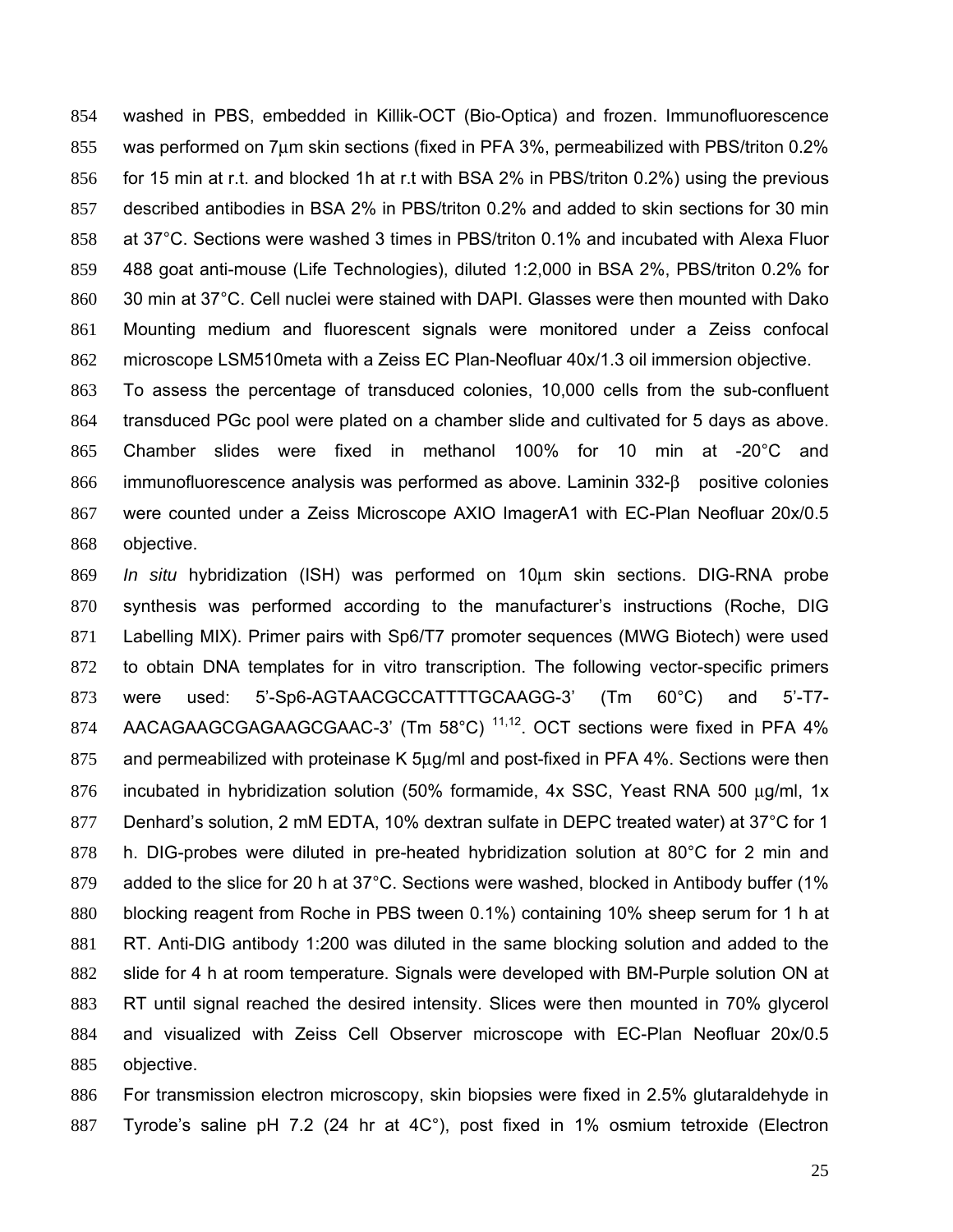Microscopy Sciences) for 2 hr at room temperature, dehydrated in ethanol and propylene oxide, and embedded in Spurr resin (Polysciences). Ultrathin 70nm-thick sections were collected on copper grids, stained with uranyl acetate and lead citrate, and observed with a Jeol 1200 EXII (Jeol Ltd, Akishima, Japan) electron microscope.

892 For H&E staining, sections ( $7\mu$ m) were stained with H&E (Harris hematoxylin for 2 min, running tap water for 1 min, eosin Y for 2 min, 70% ethanol for 1 min, 95% ethanol for 1 min, 100% ethanol for 1 min, two rinses in 100% xylene for 1 min each) and observed with Zeiss Microscope AXIO ImagerA1 with EC-Plan Neofluar 20x/0.5 objective.

For indirect IF, normal human skin and monkey esophagus sections (Menarini – Trinity Biotech, Buffalo, USA), were incubated with the patient's plasma (diluted 1:10) or with healthy donor plasma as a negative control. Bound human IgG on monkey esophagus sections was detected using α-human IgG monkey-adsorbed, FITC labelled antibody (Inova Diagnostics, San Diego, USA) and on a normal human, split-skin using α-human IgG, FITC labelled antibody (Menarini - Trinity Biotech, Buffalo, USA). Positive control sections were stained with a polyclonal rabbit anti-human laminin-332 antibody (Seralab, West Sussex, United Kingdom) (1:100), and goat α-mouse IgG FITC (Millipore/Merck, Vienna, Austria) secondary antibody. Mounting medium and fluorescent signals were 905 monitored under an Axio Observer D1 Objektiv LD Plan-NEOFLUAR 20X/0,4 Ph2 Korr ∞ /0-1.5.

**Clonal Analysis and DNA Analysis**. Clonal analysis was performed as described<sup>34</sup> and shown in Extended Data Fig. 5. Sub-confluent epidermal cultures were trypsinized, serially diluted and plated in 96 wells plates (0.5 cells/well). After 7 d of cultivation, single clones were identified under an inverted microscope and trypsinized. A quarter of the clone was cultured for 12 days onto a 100 mm (indicator) dish, which was then fixed and stained with 913 Rhodamine B for the classification of clonal type<sup>3</sup>. The remaining part of the clone (3/4) was cultivated on 24-multiwell plates for genomic DNA extraction and further analysis (Extended Data Fig. 5).

**Library preparation and sequencing.** Illumina barcoded libraries were obtained from 3 918 independent pre-graft cultures (PGc, generated by 3 vials, each containing ~220,000 919 clonogenic keratinocytes) and 3 post-graft cultures (4Mc,  $8Mc_1$ , and  $8Mc_2$ ). For each sample, 2 tubes with 500 ng of genomic DNA were sheared in 100 μl of water applying 3 sonication cycles of 15 sec/each in a Bioruptor (Diagenode) to obtain fragments of 300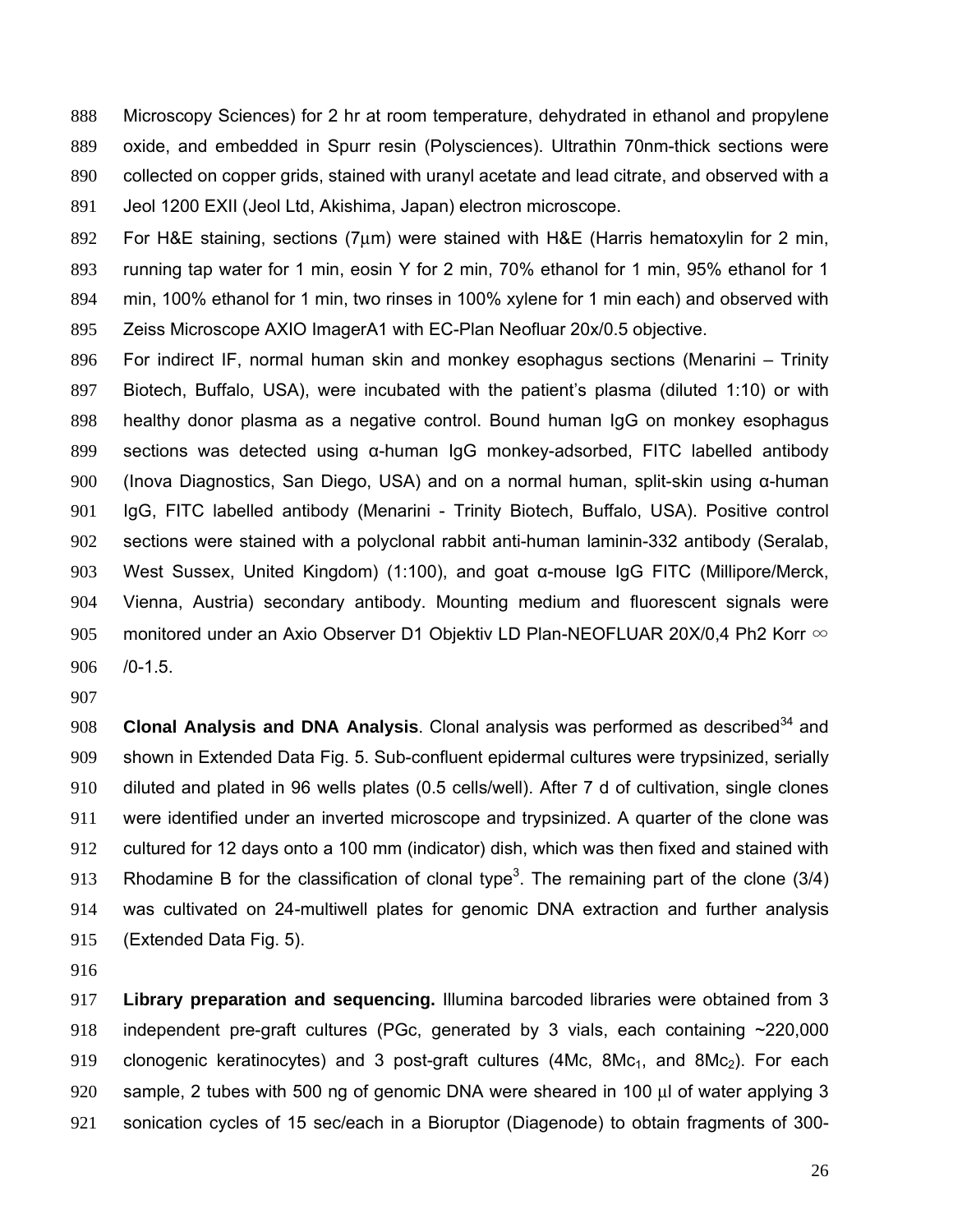500 bp. Fragmented DNA was recovered through purification with 0.8 volumes of Agencourt AMPure XP beads, two washing steps with 80% ethanol, and elution in Tris-HCl 10 mM. Repair of DNA ends and A-tailing of blunt ends were both performed using Agilent 925 SureSelect<sup>XT</sup> reagents (Agilent Technologies), according to manual specifications, followed by purification with 1.2 volumes of AMPure XP beads. A custom universal adapter was generated by annealing <Phos-TAGTCCCTTAAGCGGAG ‐ C3> oligo and <GTAATACGACTCACTATAGGGCNNNNNNCTCCGCTTAAGGGACTAT> oligo on a thermocycler from 95°C to 21°C, with decrease of 1°C/min in a 10 mM Tris-HCl, 50 mM NaCl buffer. Ligation of universal adapter to A-tailed DNA was carried out in a reaction volume of 30μl with 400 U of T4 DNA ligase (New England Biolabs) with respective T4 DNA ligase buffer 1X and 35 pmol of dsDNA universal adapter and incubated at 23°C for 1 h, at 20°C for 1 h, and finally heat inactivated at 65° C for 20 min. Each ligation product was purified with 1.2 volumes of AMPure XP beads as described above. Eluate of each reaction was split in 3 different tubes to perform independent PCR reaction in order to mitigate reaction-specific complexity reduction. Each tube was amplified by PCR with a combination of I7-index primers (701/702/703), to multiplex samples on the same Illumina sequencing lane, and of two I5 LTR-primers (501/502) to barcode specific enrichments of MLV-LTR sequences (Supplementary Table 1). PCR reaction was carried out in a final volume of 25 μL, with 20 pmoles of each primer and Phusion High-Fidelity master mix 1X (New England Biolabs). PCR products were purified with 0.8 AMPure XP beads and all amplification products from the same sample (2 fragmentations, 3 PCR reactions) were pooled and quantified on Bioanalyzer 2100 high sensitivity chip. Paired-end 125 bp sequencing was performed on Illumina HiSeq2500 (V4 chemistry). Illumina barcodes on the whole Illumina lanes were combined to maintain a minimum hamming-distance of at least 3 nucleotides. Extraction and de-multiplexing of reads was obtained using CASAVA 947 software (v. 1.8.2) applying a maximum barcode mismatch of 1 nucleotide and considering the dual indexing of I7-I5 sequences. Reads were processed using the bioinformatics pipeline described in details in the Methods. Briefly, reads were first inspected with 950 cutadapt<sup>36</sup> to verify specific enrichments, then trimmed using FASTX-Toolkit (http://hannonlab.cshl.edu/fastx\_toolkit/) and bbduk2 (http://jgi.doe.gov/data-and-tools/bbtools/) to remove adaptors and primers, and mapped to the human genome 953 reference sequence GRCh37/hg19 using BWA MEM with default parameters and the -M flag. Finally, the start coordinate of the alignment was used as the putative integration site.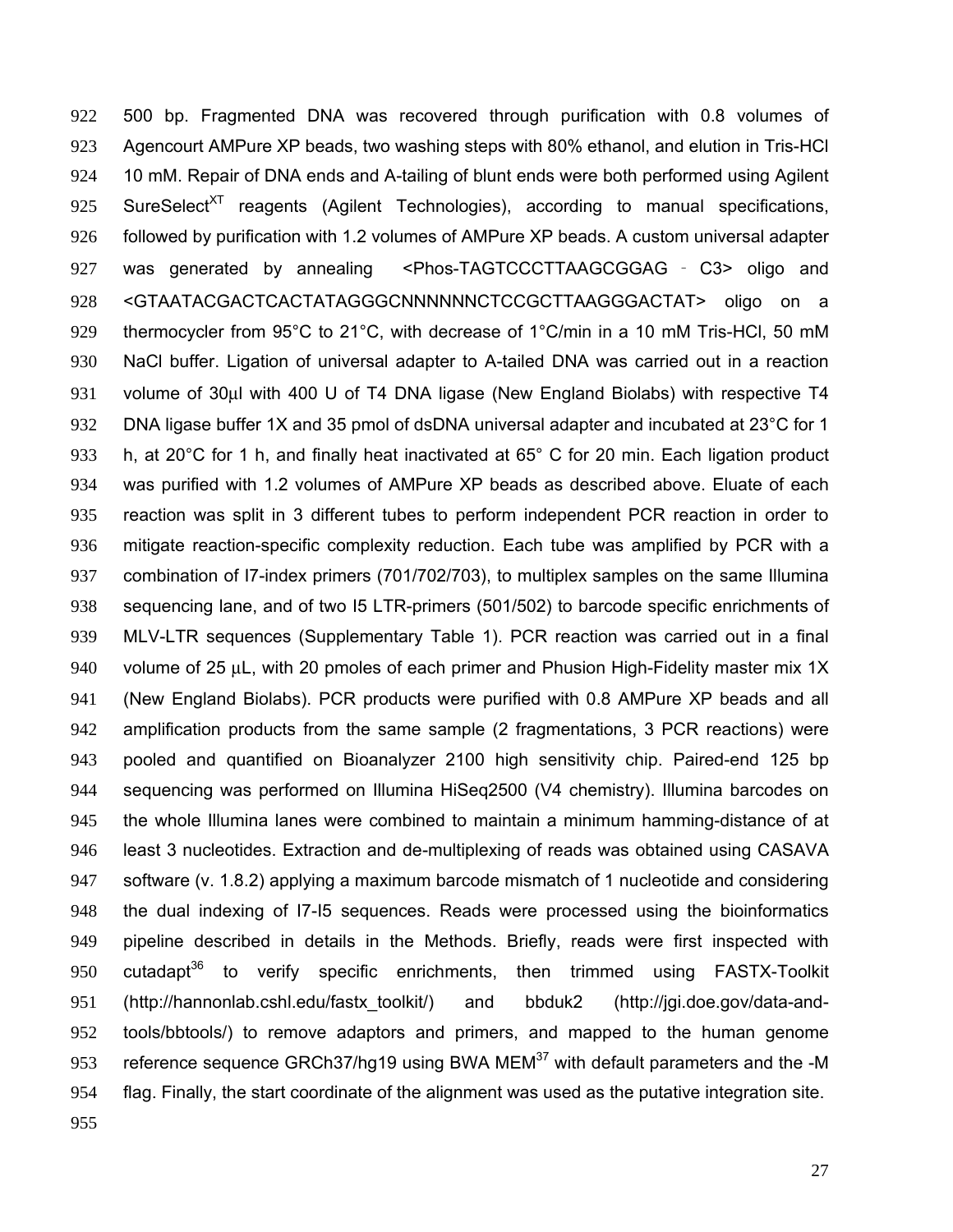**Genomic and functional annotation of integration events.** Annotation of integration 957 sites to gene features was performed using the *ChIPseeker* R package<sup>36</sup>. Insertion sites were mapped to promoters (defined as 5 kb regions upstream of the transcription start site), exons, and introns of RefSeq genes, and intergenic regions. Functional enrichment in GO Biological Processes of genes harboring an integration site was performed using the 961 clusterProfiler R package<sup>36</sup>, setting a g-value threshold of 0.05 for statistical significance. Annotation of integration sites to epigenetically defined transcriptional regulatory elements 963 was performed with the BEDTools suite using publicly available ChIP-seq data of histone modifications (H3K4me3, H3K4me1, and H3K27ac) in human keratinocyte 965 progenitors (GSE64328).

**Linear amplification-mediated (LAM) PCR, NGS on holoclones, PCR on mero/paraclones and integration site analysis.** 100 ng of DNA of transduced keratinocytes was used as template for LAM-PCR. LAM-PCR product was initiated with a 50-cycle linear PCR and digested with 2 enzymes simultaneously without splitting the DNA 971 amount using 1µl Msel ( $5U/\mu$ I) and 1µl Pstl ( $5U/\mu$ I) (Thermo Fisher, Waltham, US) and ligation of a MseI restriction site–complementary linker cassette. LAM-PCR was digested with 2 enzymes simultaneously without splitting the DNA amount. The second enzyme PstI was introduced to eliminate the undesired 5´LTR-LAMB3 sequences. The first exponential biotinylated PCR product was captured via magnetic beads and reamplified by a nested second PCR. LAM-PCR primers for MLV-*LAMB3* used are in table 2. For the initial LAM-977 PCR, the 5<sup> $\prime$ </sup>-biotinylated oligonucleotide complementary to the 3<sup> $\degree$ </sup>-LTR sequence (5<sup> $\degree$ </sup>-978 GGTACCCGTGTATCCAATAA-3<sup>7</sup>) was used for the linear amplification step. The 2 sequential exponential amplification steps were performed with nested oligonucleotides 980 complementary to the 3<sup>-</sup> LTR sequence (5<sup>-</sup> GACTTGTGGTCTCGCTGTTCCTTGG-3<sup>-</sup>); (5´-GGTCTCCTCTGAGTGATTGACTACC-3´), each coupled with the oligonucleotides complementary to the linker cassette (Supplementary Table 2). LAM-PCR amplicons were either separated on 2% standard agarose gels (Biozym, Hessisch Oldendorf, Germany) and the excised bands cloned into the StrataClone PCR Cloning Kit (Agilent Technologies, Santa Clara), PCR-purified using High Pure PCR Product Purification Kit (Roche, Basel, Switzerland), shotgun cloned, and sequenced by Sanger, or used as unpurified PCR product as template for NGS library preparation. The fragments were end-repaired, adaptor-ligated, nick-repaired and purified by using the Ion Plus Fragment Library Kit (Life Technologies, Carlsbad, US). The template preparation and the sequencing run on the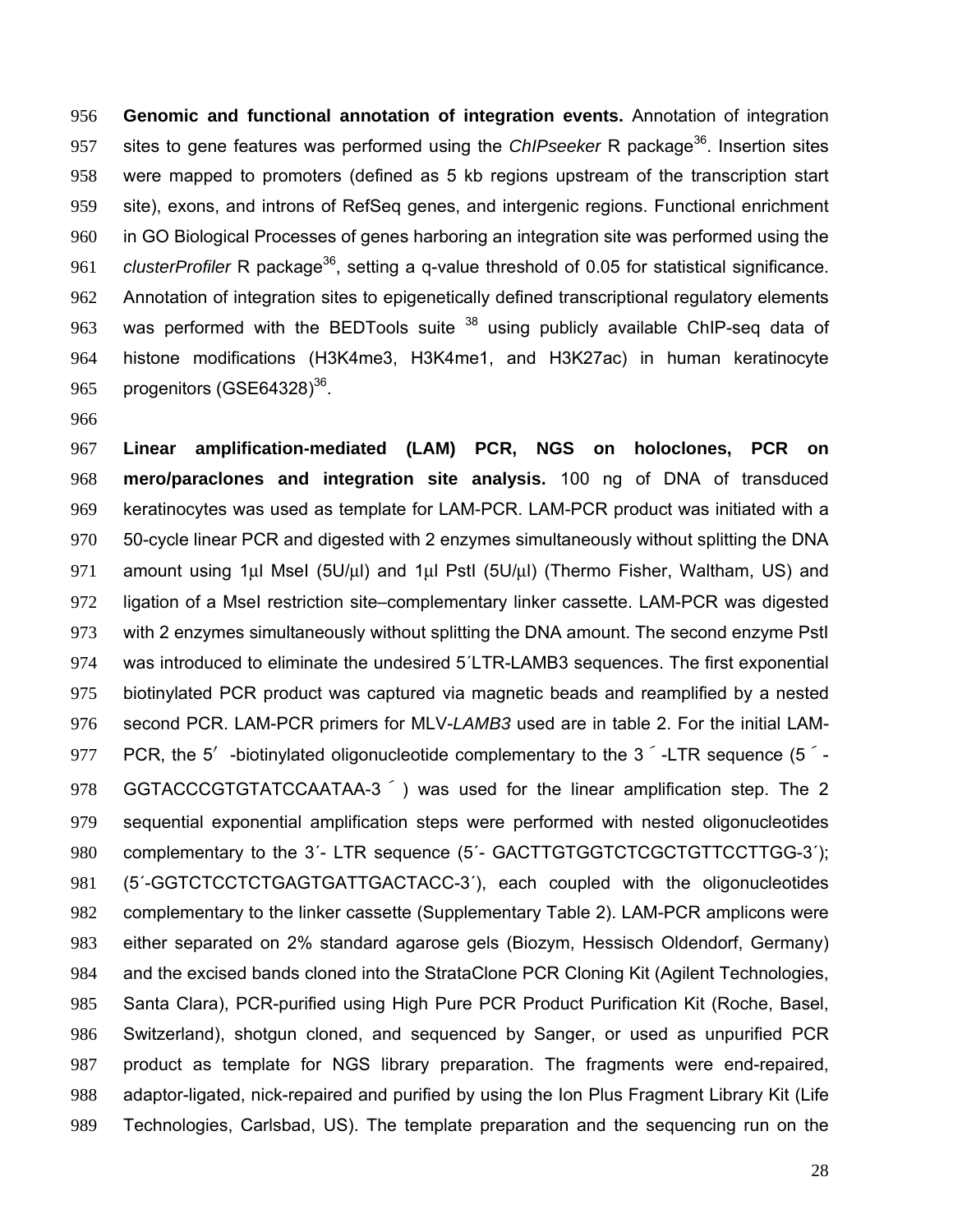machine were also performed according to the protocols of Life Technologies. A mean vertical coverage was planned to reach at least 2000 reads.

Screening of the integration sites of the meroclones and paraclones was done by PCR using a combination of the FW primer MLV 3´LTR control F (5'- GGACCTGAAATGACCCTGTG-3') of the LTR and a specific reverse primer (Supplementary Table 3) in the proximity of the integration site. Genomic DNA from the holoclones was used as positive controls.

**Provirus copy number (PCN)** TaqMan PCR analysis was performed with TaqMan Universal PCR Master Mix and vector-specific *LAMB3* and *GAPDH* probes (*LAMB3*: Hs00165078\_m1; *GAPDH*: Hs03929097\_g1, Applied Biosystems). The amplicon for *LAMB3* was located between adjacent exons to recognize only provirus *LAMB3*. Reactions were performed with ABI Prism 7900 Sequence Detection System (Applied Biosystems), using 10 ng of genomic DNA. The relative quantity that relates the PCR signal of the target provirus was normalized to the level of *GAPDH* (internal control gene) in the same 1005 genomic DNA by using the  $2^{-\Delta\Delta}$  quantification.

#### **Bioinformatics analysis of sequencing data.**

To process the sequencing reads we assembled a custom bioinformatics pipeline composed of standard tools for NGS data analysis. In particular, we first used cutadapt 1010 (v1.14; https://cutadapt.readthedocs.io/en/stable/)<sup>36</sup> to verify the presence, in read pairs, of specific sequences indicative of a successful enrichment. Specifically, in the read harboring the I5 LTR-primer sequence (read 1), we searched for the primer sequence and, at its 3'-end, for the remainder LTR sequence. Instead, in the read harboring the I7 indexing primer (read 2), we searched for the presence of the common adapter sequence preceding the 6 indexing bases. Pairs containing both sequences were retained for analysis after trimming the I5 primer and the remainder LTR sequence in read 1 and the common adapter sequence in read 2. Then, we used FASTX-Toolkit (http://hannonlab.cshl.edu/fastx\_toolkit/) to remove from read 2 the first 6 indexing bases, utilized as de-duplicator component during de-multiplexing. Since half of the amplification products are expected to be non-informative in the detection of the insertion site, given the identity of the two LTRs of the MLV genome, we applied bbduk2 (http://jgi.doe.gov/data-and-tools/bbtools/) to identify and remove read pairs representing inward-facing LTR primer enrichment events. In bbduk2 we set the kmer length to 27 (k=27) and the edit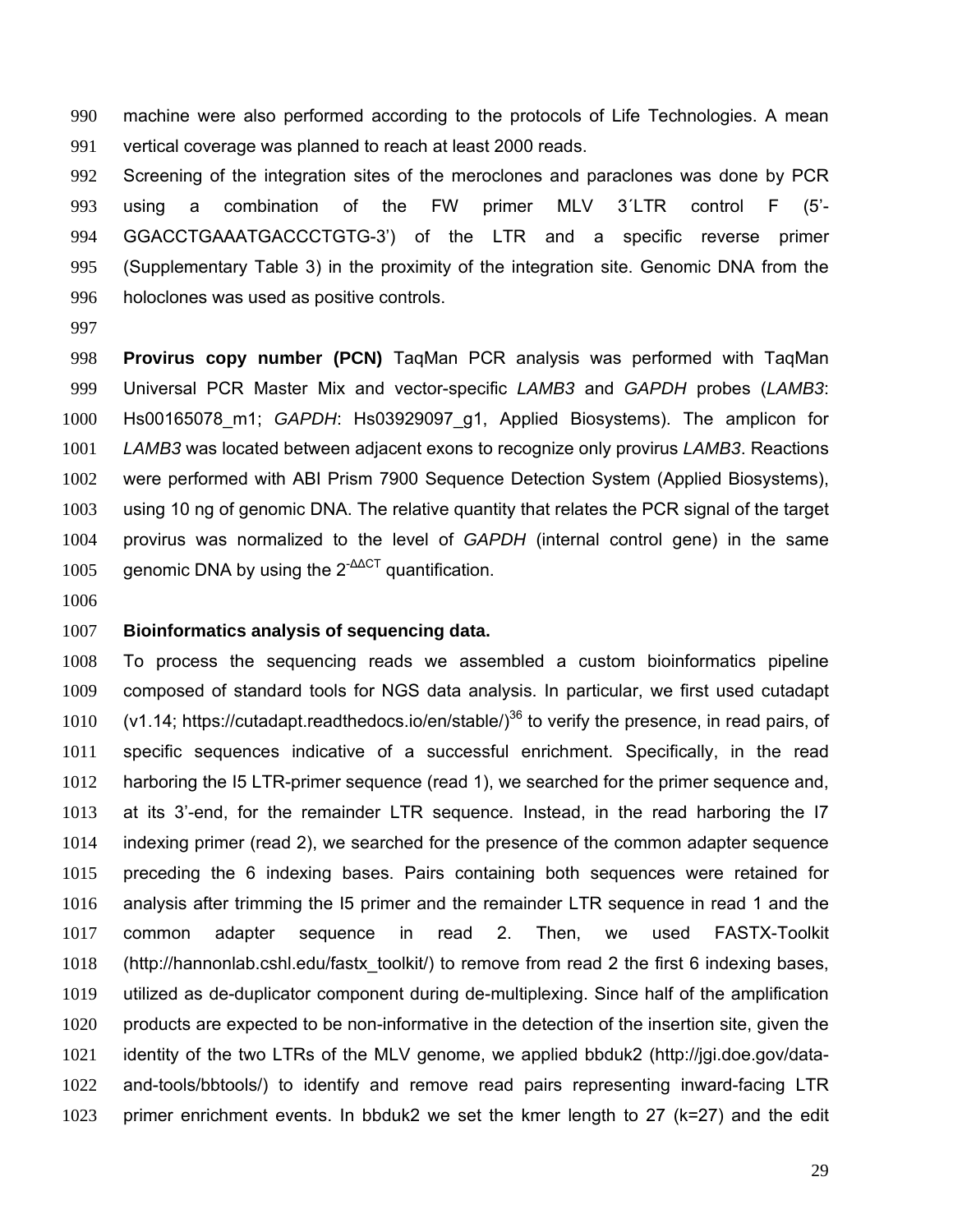distance and the maxbadkmers parameters both to 1. Reads were aligned on the human 1025 genome reference sequence GRCh37/hg19 using BWA MEM  $37$  with default parameters and the -M flag (to include multiple-mapping signature in the BAM file). Read pairs sharing the same mapping coordinates and the same de-duplicator component were labeled as PCR duplicates and removed. Aligned read pairs were further filtered to retain only those mapping at a distance comprised between 150 and 600 bp (corresponding to the expected library insert size), allowing a maximum of 1 bp soft-clip (unaligned) on all ends, with the exception of the 5' end of read 2 where we allowed 20 bp soft clip since it contains the 18 1032 bp untrimmed common adapter sequence. Finally, we retained read 1 sequences with a minimum mapping quality of 40 and extracted and counted the alignment coordinates of their first base, representing the putative insertion site. Insertion sites within 10 bp from one another were treated as a single insertion, their counts summed using BEDTools 1036 (v2.15; http://bedtools.readthedocs.io/en/latest/content/bedtools-suite.html) and the summed count assigned to left coordinate. When intersecting insertion sites across samples, we considered overlapping those insertion events closer than 30bp.

### **Calculation of the expected number of integrations.**

The expected number of integrations (i.e., the expected population size) in PGc, 4Mc, 8Mc<sub>1</sub>, and 8Mc<sub>2</sub> samples was calculated in R applying a capture-recapture model based 1043 on the Chapman's estimate and its confidence intervals  $15,39$ .

$$
\widehat{N} = \frac{(n_1 + 1)(n_2 + 1)}{n_{11} + 1} - 1
$$
\n
$$
\widehat{N} \pm Z_{1-\alpha/2} \sqrt{\frac{(n_1 + 1)(n_2 + 1)n_{21}n_{12}}{(n_{11} + 1)^2(n_{11} + 2)}}
$$

1046 where  $\hat{N}$  is the estimated number of integrations,  $n_1$  is the number of integrations found in 1047 the 3pIN library,  $n_2$  those found in the 3pOUT library,  $n_{11}$  the number of overlapping 1048 integrations,  $n_{12}$  and  $n_{21}$  the insertion respectively exclusive of 3pIN and 3pOUT, 1049 respectively, and  $Z_{1-\alpha/2} = 2.56$  for  $\alpha = 0.01$ .

### **Genomic and functional annotation of insertion events.**

To annotate the integration sites to gene features, we used the *ChIPseeker* R package 1053 (v1.10.3, https://bioconductor.org/packages/release/bioc/html/ChIPseeker.html)<sup>40</sup>. The integration sites were mapped to promoters, defined as 5 kb regions upstream of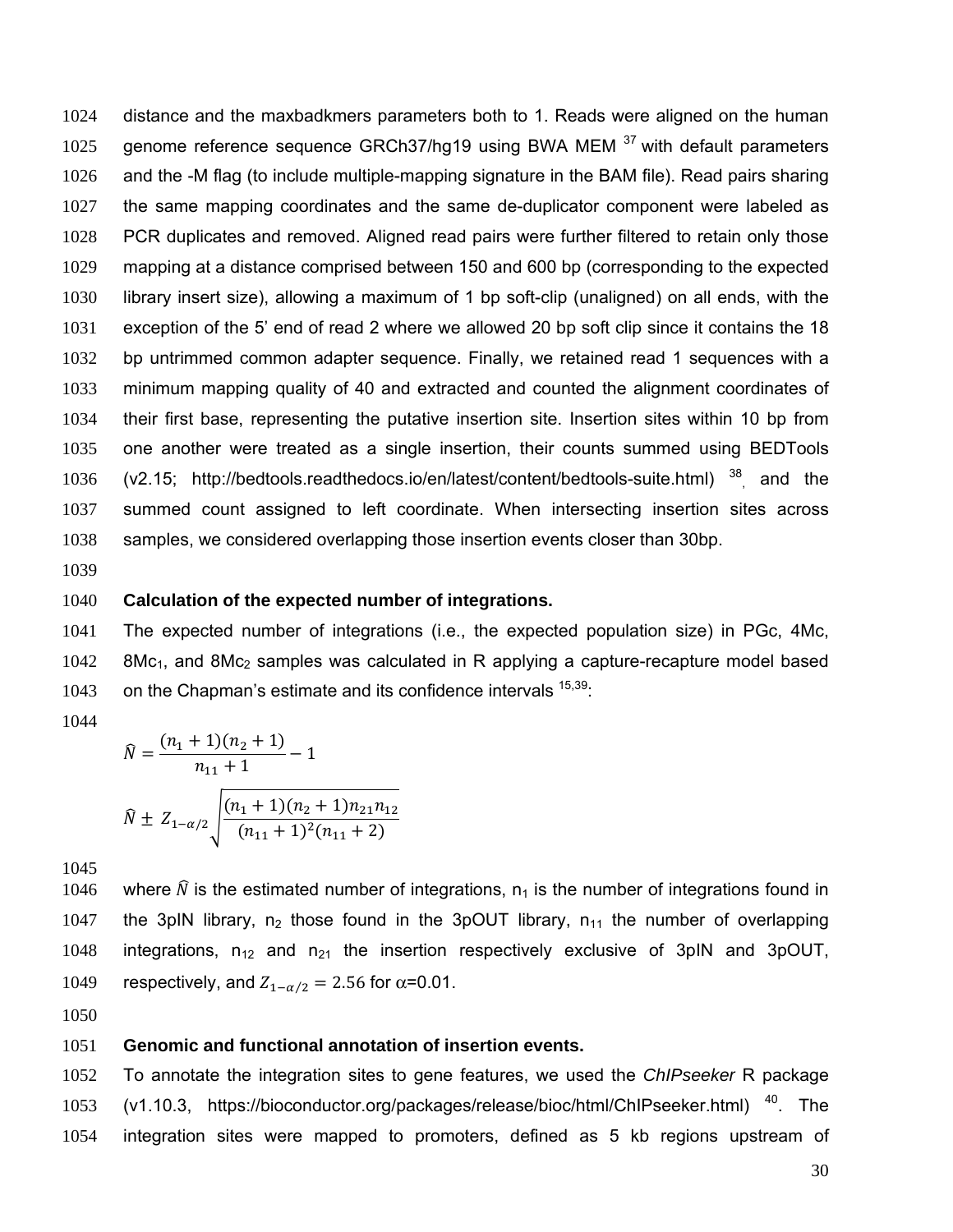transcription start sites (TSS), exons, and introns of RefSeq genes, and to intergenic regions.

We performed functional annotation of genes harboring an integration sites using the *clusterProfiler* R package (v3.2.14; https://bioconductor.org/packages/release/bioc/html/clusterProfiler.html)<sup>41</sup>, setting a q-value threshold of 0.05 to define enriched Gene Ontology (GO) Biological Processes.

To annotate the integration sites to epigenetically defined transcriptional regulatory elements (promoters and enhancers), we used the BEDTools suite (v2.15; 1063 http://bedtools.readthedocs.io/en/latest/content/bedtools-suite.html) <sup>38</sup>. We define promoters and enhancers using publicly available ChIP-seq data of histone modifications 1065 (H3K4me3, H3K4me1 and H3K27ac) produced in human keratinocyte progenitors . Briefly, bed files containing the coordinates of genomic regions enriched for each histone modification (peaks) were downloaded from the Gene Expression Omnibus database (GSM1568245 for H3K4me3, GSM1568244 for H3K4me1 and GSM1568247 for H3K27ac). H3K4me3 peaks close to the TSS (<5 kb) of RefSeq genes were defined as promoters, while H3K4me1 peaks far from TSS (>5 kb) were defined as enhancers. Promoters and enhancers were classified as "active" if they overlap with H3K27ac peaks, otherwise are classified as "weak". Finally, integration sites were mapped to active and weak promoters and enhancers.

Differences in the annotation of integration sites to gene features and regulatory elements were tested using the *chisq.test* function (Pearson's Chi-squared test) of the *stat* R package.

### **Bioinformatics analysis of NGS data from holoclones.**

Analysis of the data was implemented with single read sequences of the BAM file. Output 1080 results with ≥ 5% of query cover,  $\ge$  95% identity, and a size of  $\ge$  48bp were taken into account for confirming as integration site with control PCR. Sequences were aligned to the human genome (*Genome Reference Consortium GRCh37*) using the NCBI BLAST (https://blast.ncbi.nlm.nih.gov/Blast.cgi). Identification of the nearest gene was performed with dedicated PERL scripts. Visualization of the RTCGD CIS integrations as a feature on the UCSC BLAT output was achieved by connecting to UCSC through the RTCGD web interface (http://rtcgd.abcc.ncifcrf.gov); map position of each of the retroviral integrations was automatically loaded as custom tracks on the UCSC BLAT search engine.